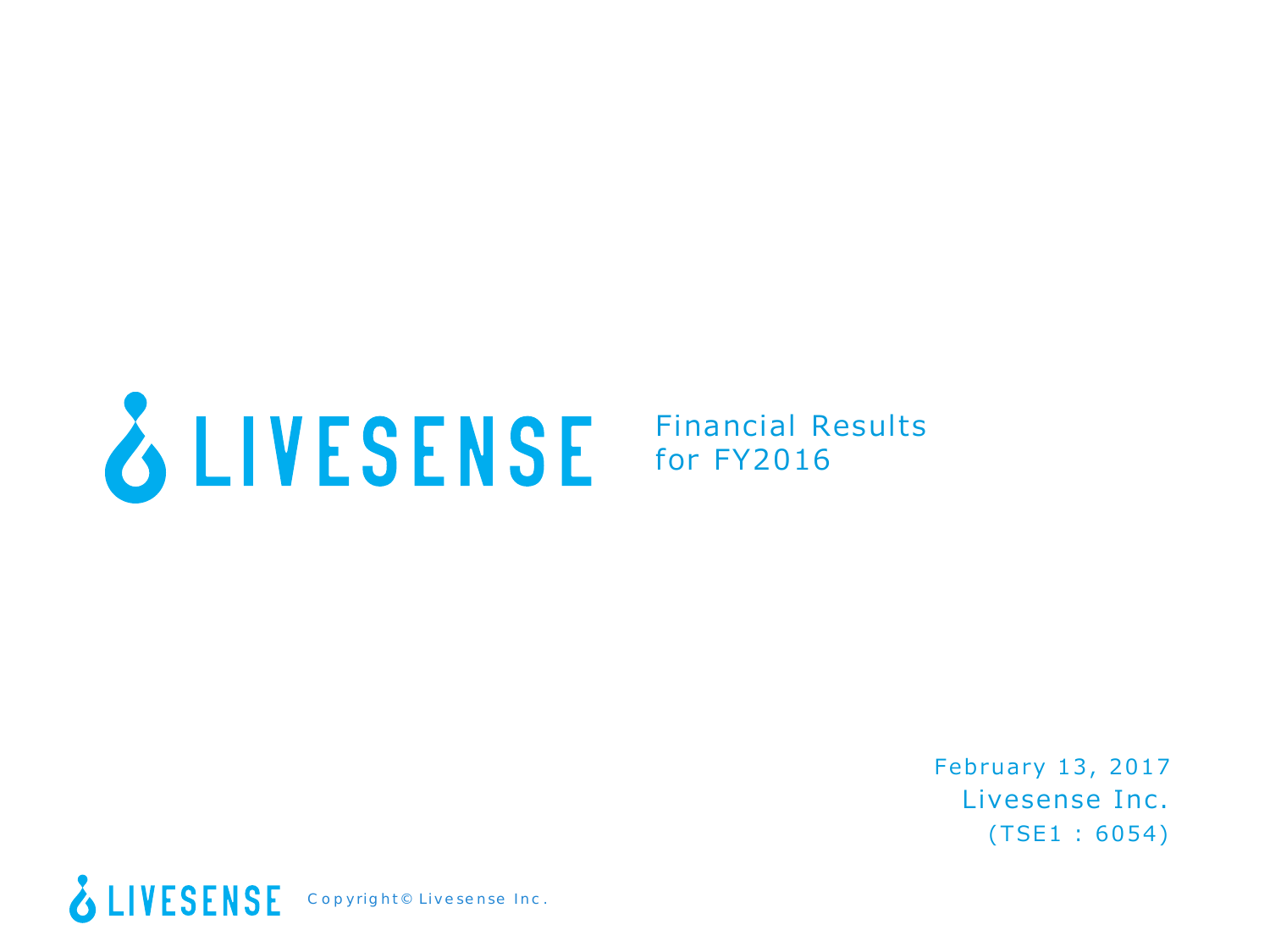#### **Sales increased YoY and operating income increased substantially.**

| • Net Sales | $45,365$ million | $(YoY + 4296 \text{ million}, 5.8\%)$ |
|-------------|------------------|---------------------------------------|
|-------------|------------------|---------------------------------------|

**Operating Income** ¥515 million (YoY +¥508 million, 6550.9%)

**With prioritization of productivity improvement, Jobsense sales decreased, while Tenshoku Kaigi sales continued to increase.**

**As a result, HR business maintained its sales (YoY -0.3%), but monetization progressed in new business domains.**

- Jobsense sales was YoY -10.4%, focusing on productivity resulting in more efficient ad spend
- Tenshoku Kaigi sales increased YoY +38.0% with new monetization measures, such as enterprise services, progressing
- Monetization progressed with IESHIL, our real estate information service, and Tenshoku Draft, our IT engineer competitive bidding service which launched in 2016. 1 in 4 - 5 new graduate job seekers have registered for Syukatsu Kaigi, the new graduate employment support service

**In addition to productivity improvement initiatives such as efficient ad spend and relocation/expansion of the Miyazaki Office, growth investments were made in 2H, including brand recognition measures. Advertising cost control is stricter, but improving productivity per employee continues to be a challenge.**

- Advertising costs ¥1,132 million (YoY -27.9%)
- Personnel expenses  $\frac{42,085}{1000}$  million (YoY +14.5%)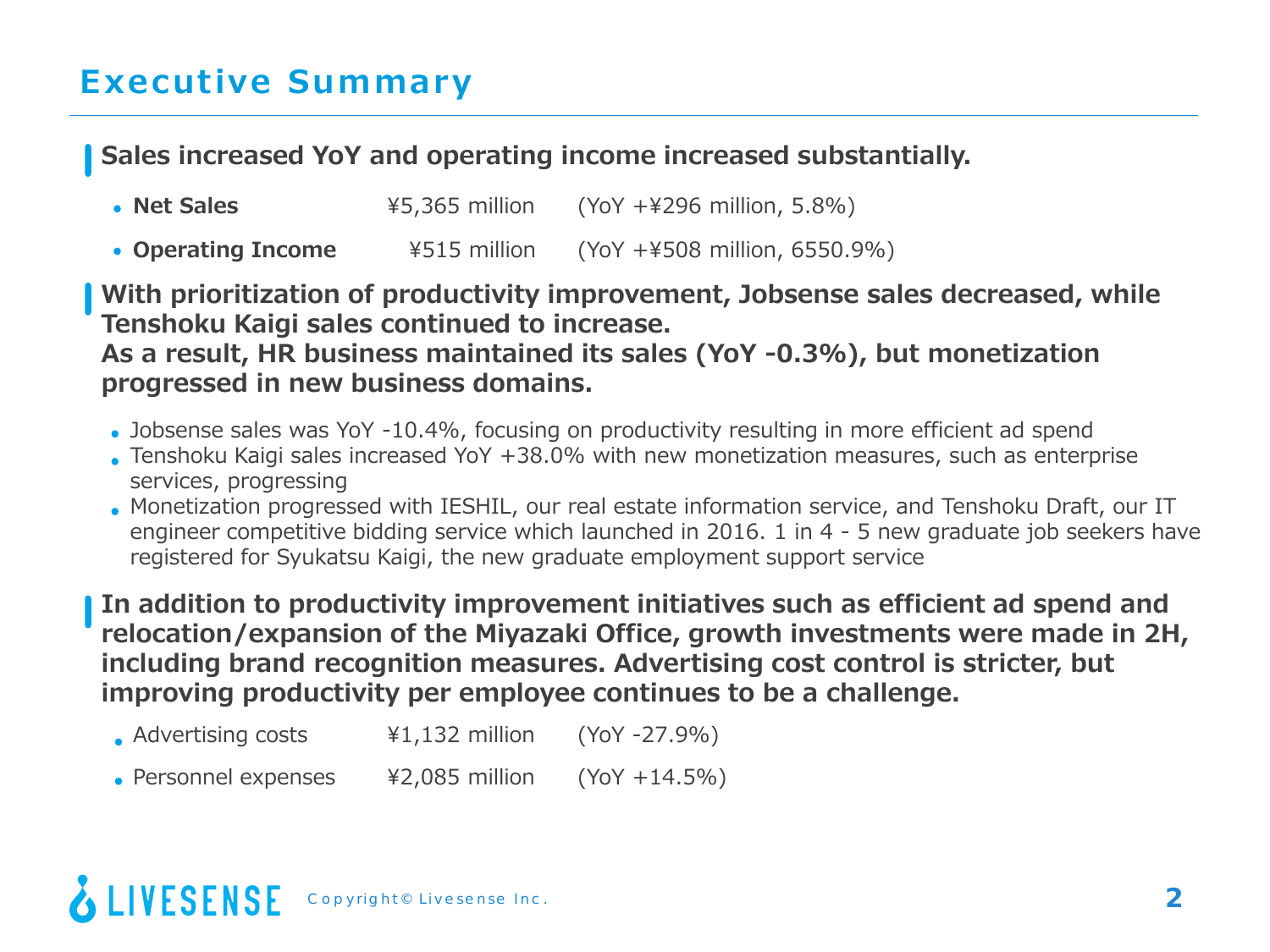





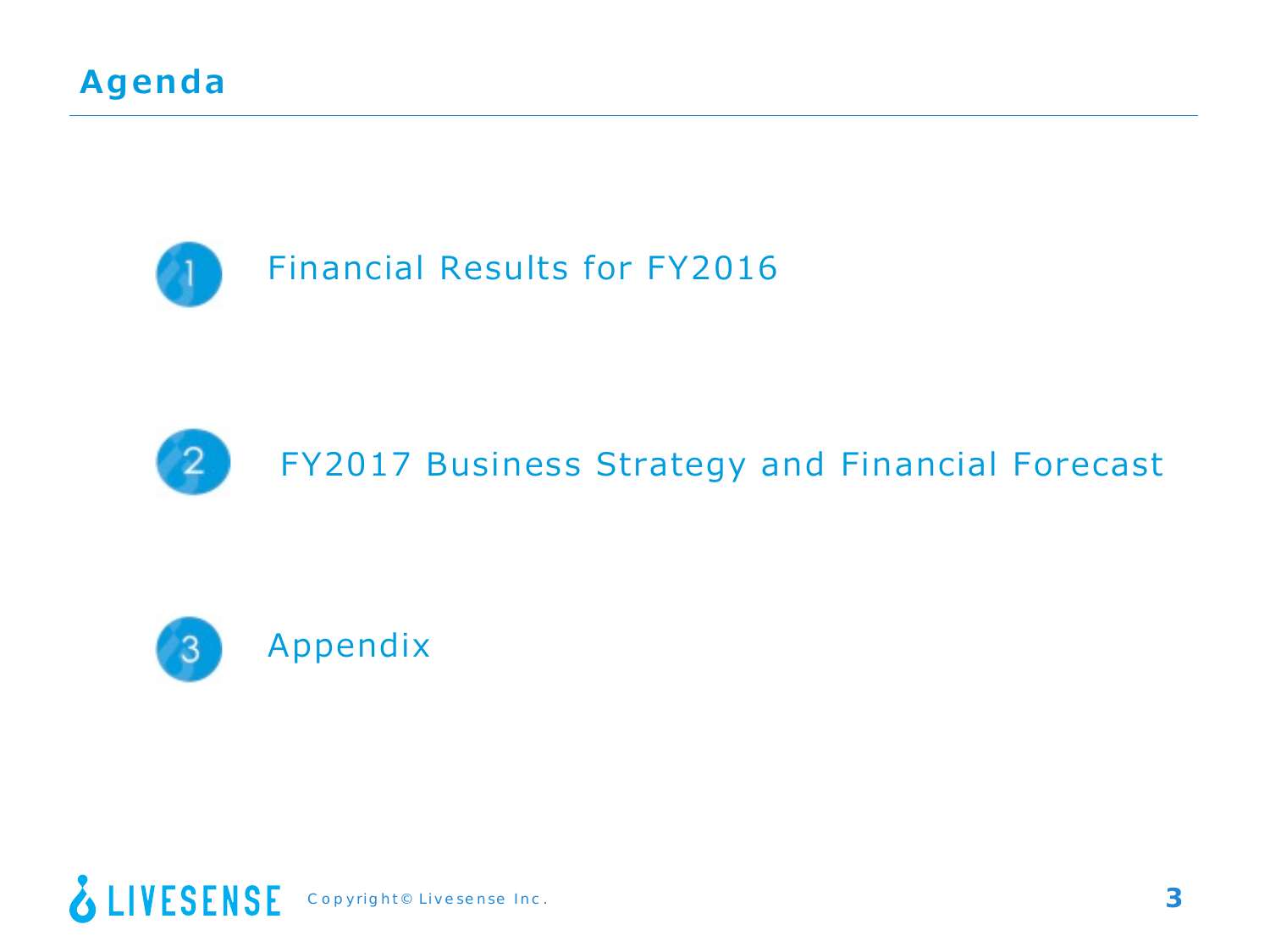## 1. Financial Results for FY2016

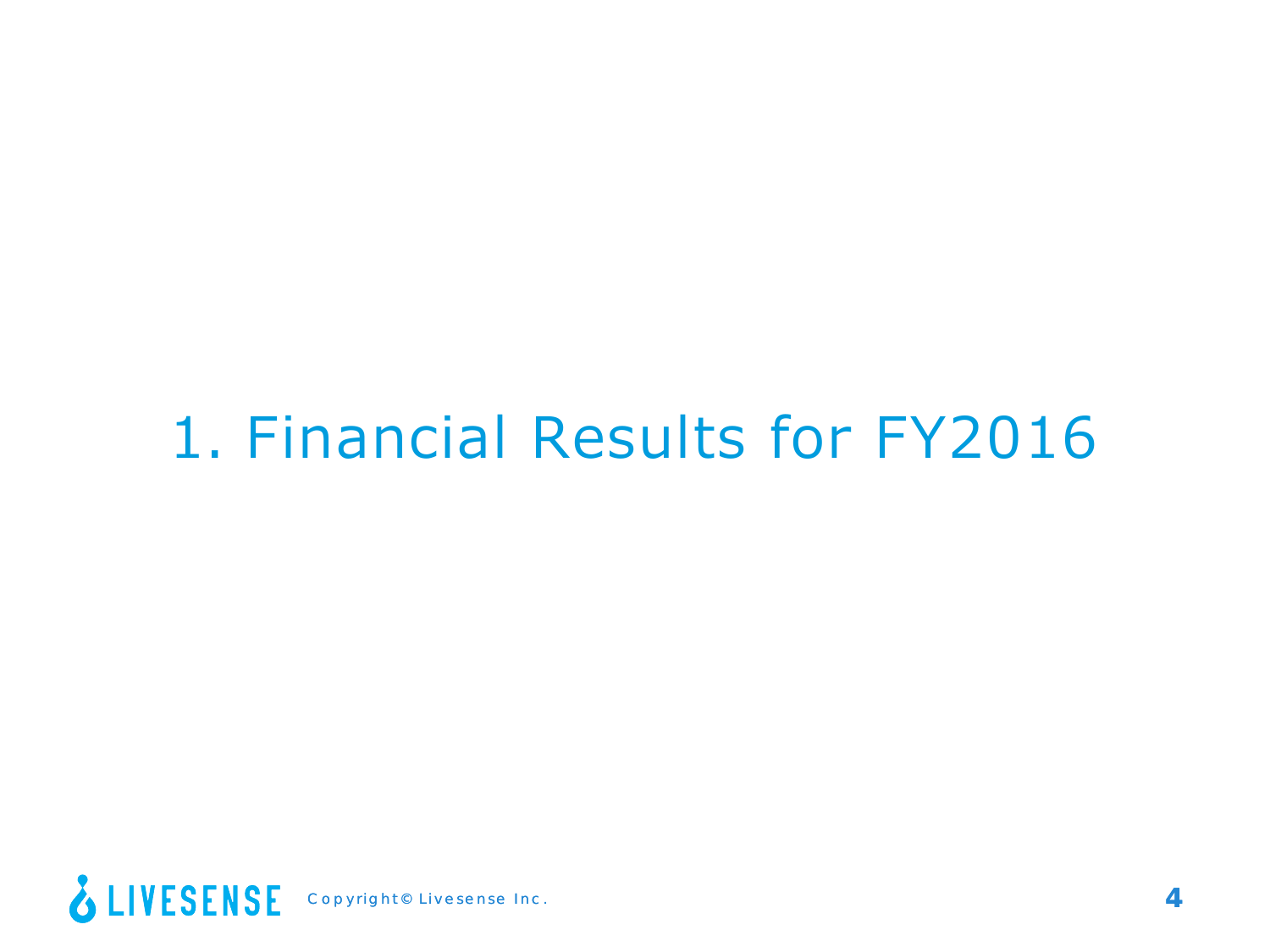## **FY2016 Financial Results**

**Sales increased while both operating income and ordinary income increased substantially with productivity improvement measures Net income was positive, despite a goodwill impairment loss (¥318 million).**

|                                         |               |               | (Millions of JPY) |
|-----------------------------------------|---------------|---------------|-------------------|
|                                         | <b>FY2016</b> | <b>FY2015</b> | YoY               |
| <b>Net Sales</b>                        | 5,366         | 5,069         | $+5.9%$           |
| <b>Gross Margin</b>                     | 4,858         | 4,636         | $+4.8%$           |
| <b>SG&amp;A Expenses</b>                | 4,343         | 4,628         | $-6.2%$           |
| <b>Operating Income</b>                 | 515           | 7             | $+6547.6%$        |
| Operating Margin(%)                     | 9.6%          | 0.2%          | $+9.5pt$          |
| Ordinary Income                         | 574           | 19            | +2899.1%          |
| Extraordinary Loss*                     | 347           | 5             | $+6417.5%$        |
| Profit before income taxes              | 226           | 53            | $+324.5%$         |
| Profit attributable to owners of parent | 28            | 10            | $+161.5%$         |

\* Goodwill impairment loss associated with consolidated subsidiary waja, etc.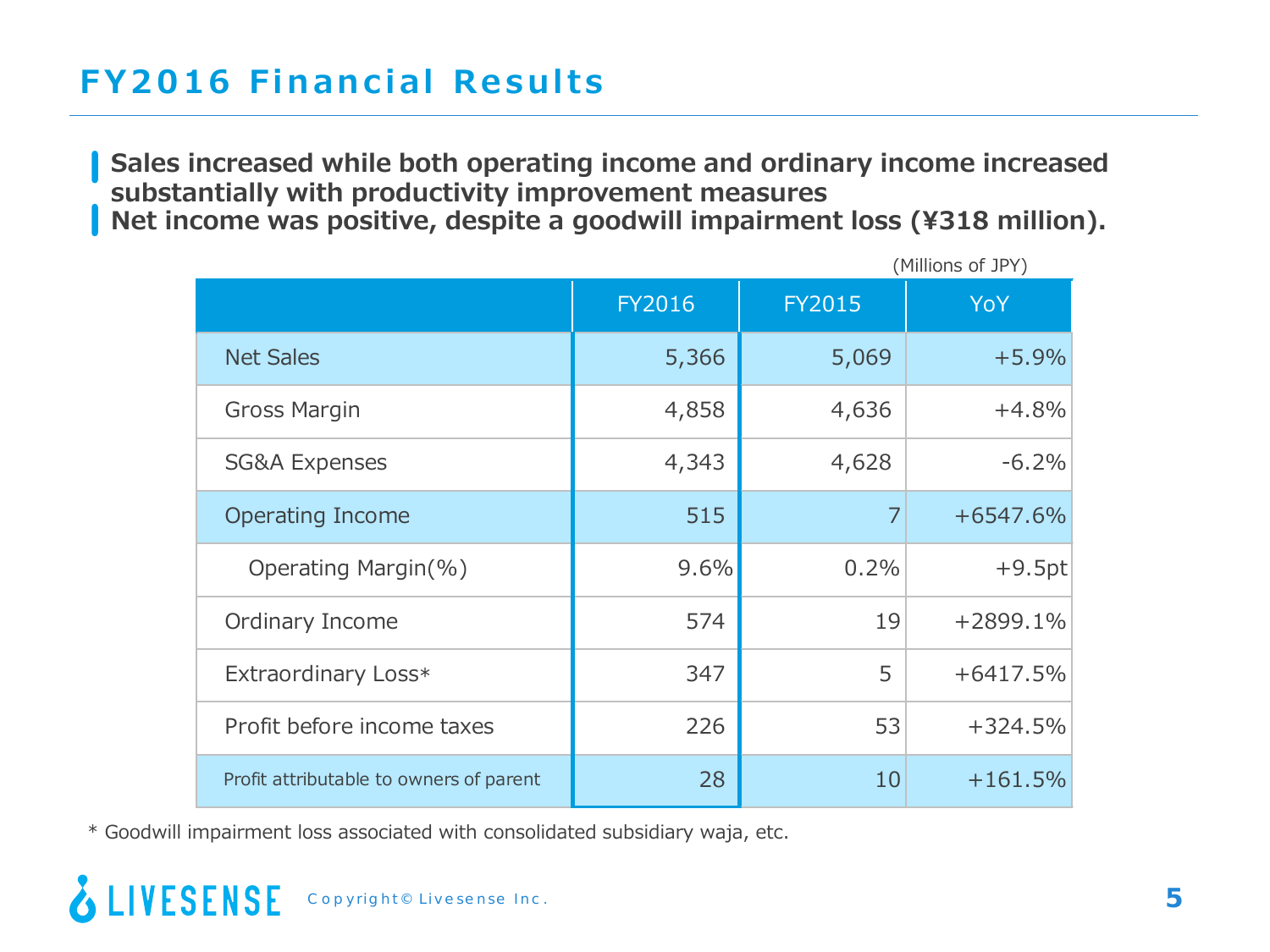| Company-wide                             |                   | Stronger management structure and productivity achieved resulting from<br>efficient ad spend and expansion of Miyazaki Office<br>Proprietary analytics platform contributed greatly to business improvements,<br>with further development and utilization planned             |
|------------------------------------------|-------------------|-------------------------------------------------------------------------------------------------------------------------------------------------------------------------------------------------------------------------------------------------------------------------------|
|                                          | <b>Jobsense</b>   | Focus on increasing number of job posts and users, utilizing strengths of<br>success fee-based model, and implementing appropriate recommendations<br>In 2H, focus was on investments and hypothesis testing, including test sales of<br>$\bullet$<br>new pricing plan        |
| Resources<br>Jobsense Link               |                   | Accuracy of job applicant and company matches in recommendations and job<br>searches improved based on data analysis<br>Improved productivity of job applicant telephone support at Miyazaki Office.<br>Organizational cooperation strengthened with Jobsense                 |
| <u>Human</u><br><b>Tenshoku</b><br>Kaigi |                   | Steady growth of lead generation to major job posting sites and recruitment<br>agencies<br>"Tenshoku Kaigi BUSINESS" services for enterprises released. Now possible for<br>enterprises to approach potential career changers directly                                        |
|                                          | Syukatsu<br>Kaigi | Improved content and site functionality. Number of entry sheets and other<br>content improved to highest level in industry<br>Cumulative number of members surpassed 140,000. 1 in 4 or 5 new graduate<br>$\bullet$<br>job seekers in 2017 have registered for Syukatsu Kaigi |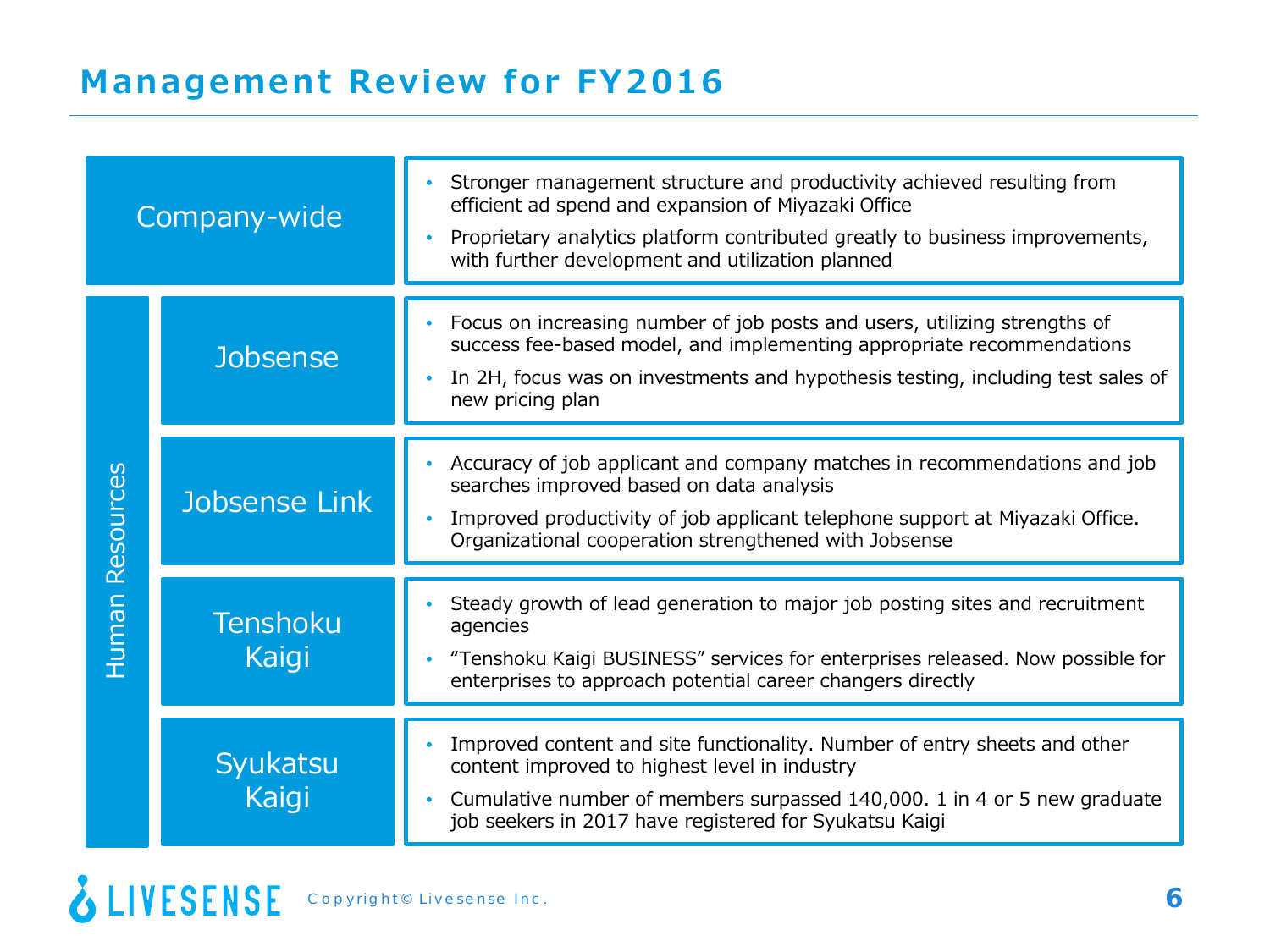## **Management Review for FY2016**

| <b>DOOR Chintai</b><br>Estate |                                     | New housing-related services (moving, etc.), optimization of monetary gifts<br>(up to ¥40,000), and test sales of new pricing plans launched<br>Conducted feasibility study and various trials for future services<br>$\bullet$                                                                                                                                                                                                                                                |
|-------------------------------|-------------------------------------|--------------------------------------------------------------------------------------------------------------------------------------------------------------------------------------------------------------------------------------------------------------------------------------------------------------------------------------------------------------------------------------------------------------------------------------------------------------------------------|
| Real                          | <b>IESHIL</b>                       | AI Advisor service where proprietary AI introduces real estate agencies based<br>on user needs launched. New monetization measures implemented<br>Expanded real estate agency partner network. External network also<br>strengthened, including participation of US-based Zillow at our co-hosted<br>event                                                                                                                                                                     |
| $\overline{C}$                | waja<br>(consolidate<br>subsidiary) | User acquisition through enhancement of web and e-mail marketing<br>Grew product lineup by enhancing support for major waja buyers<br>Increased product listings on REASON Outlet and acquired new brands                                                                                                                                                                                                                                                                      |
| Others                        | <b>New</b><br><b>Businesses</b>     | Chiryo Note:<br>Unique users growing steadily. Patient-to-patient Q&A launched as new<br>feature<br>Tenshoku Draft:<br>Tenshoku Draft, which allows companies to bid on engineers, held three times<br>Number of participants, companies and draft picks grew as planned<br>imitsu:<br>$\bullet$<br>Website fully redesigned in September. Number of corporate users surpassed<br>25,000, and total amount of orders surpassed ¥30 billion. Category expansion<br>strengthened |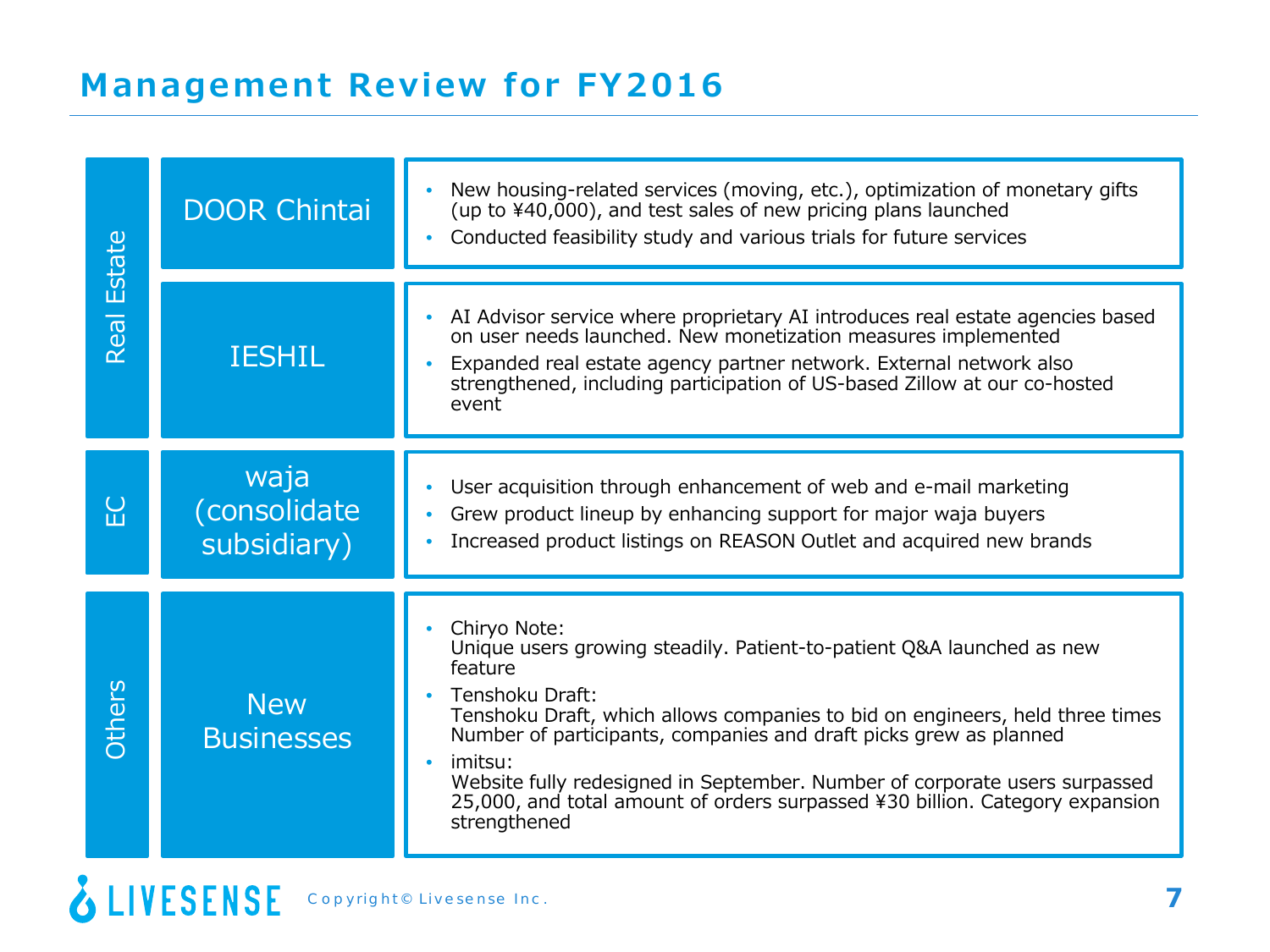## **Sales**

**Sales decreased in HR Information Media due to prioritization of productivity improvement. YoY -5.7%.**

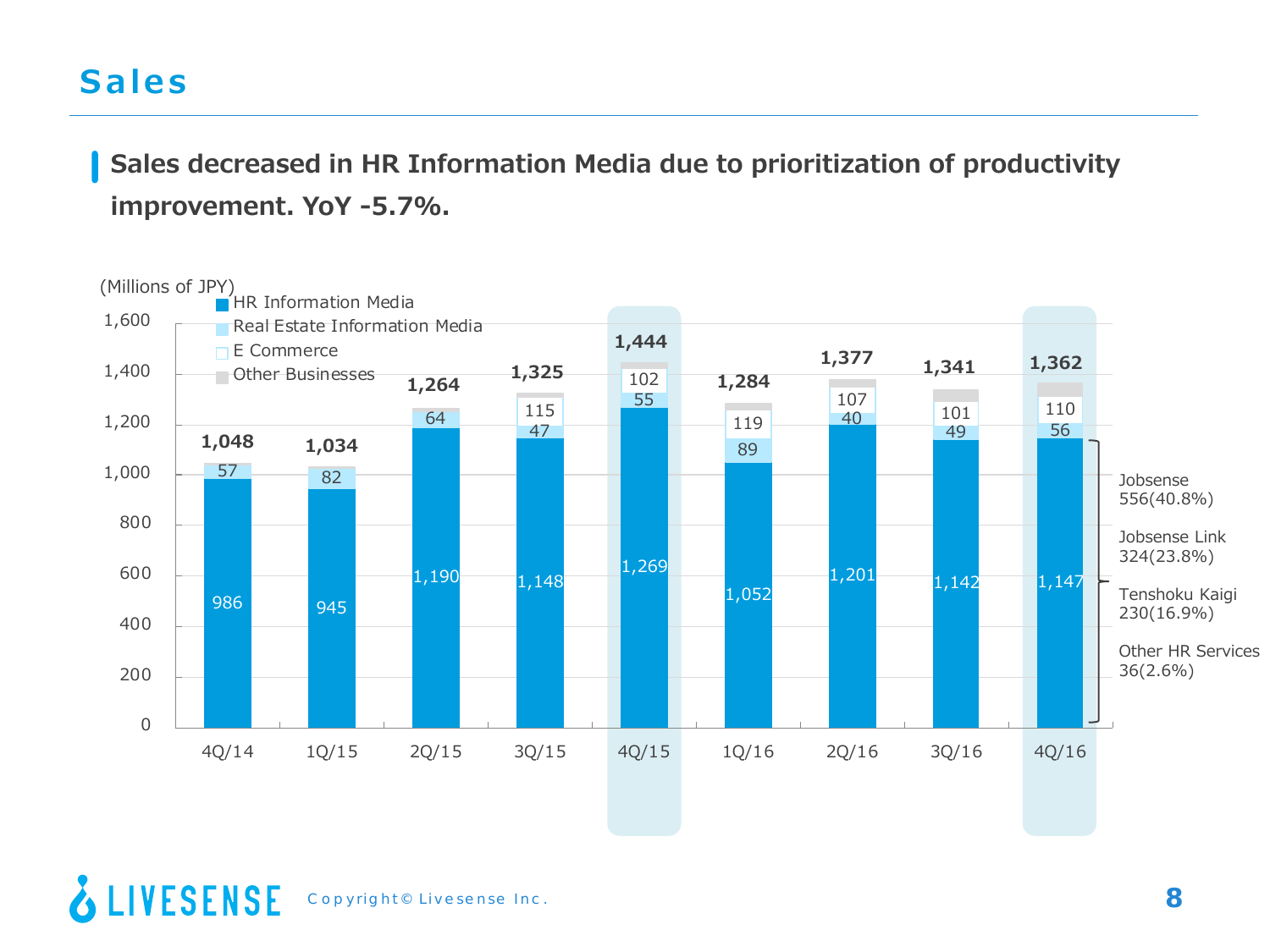## **Sales Breakdown - HR Information Media**

**Jobsense sales decrease continued due to prioritization of productivity improvement. YoY +18.4%. Continued progress on monetization measures for Tenshoku Kaigi resulted in 14.3% increase in sales YoY.**

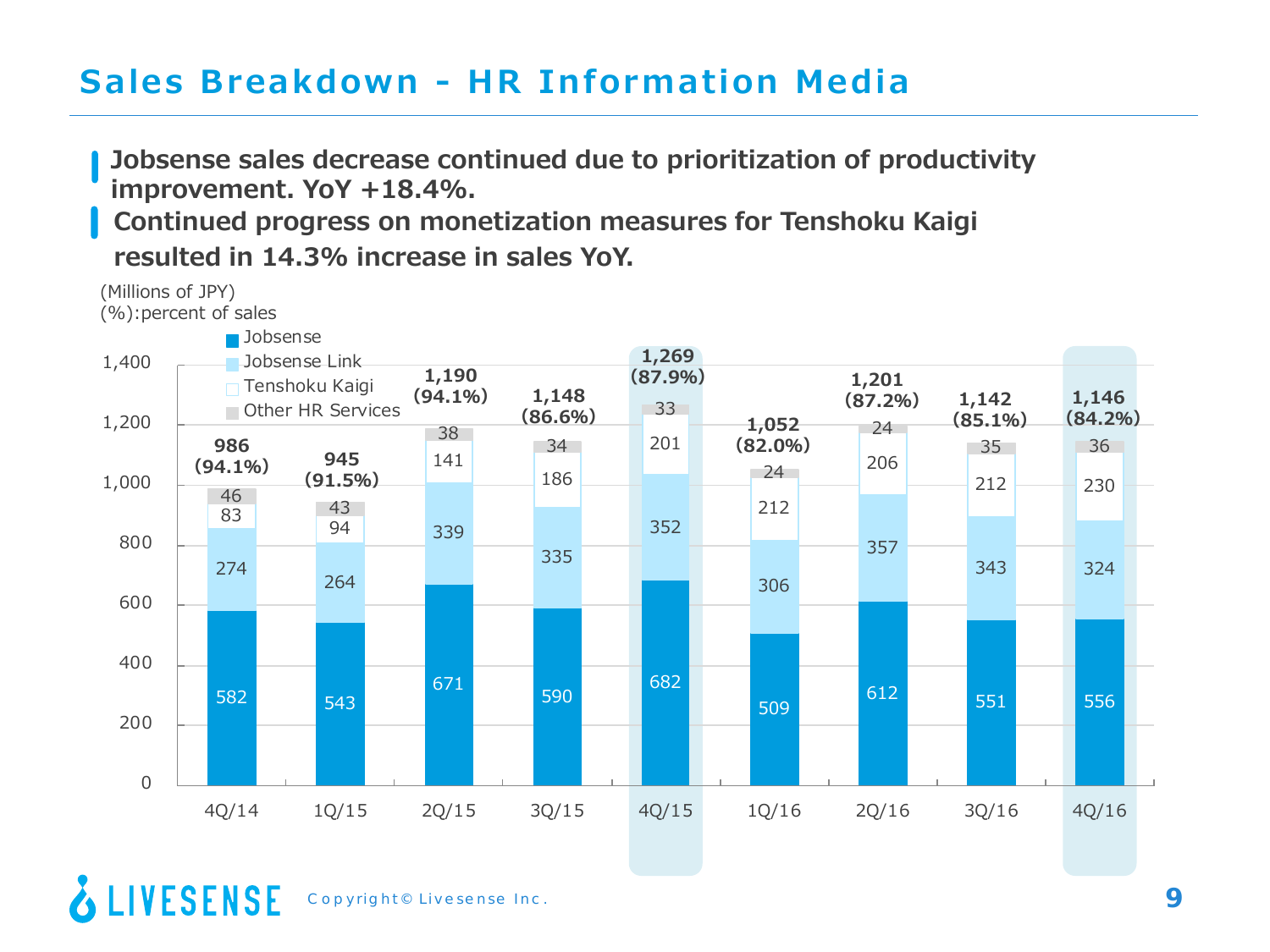## **Sales Breakdown - Real Estate Information Media**

### **Sales on recovery trend QoQ with launch of IESHIL monetization measures.**

**+1.3% YoY.**

(Millions of JPY) (%):percent of sales

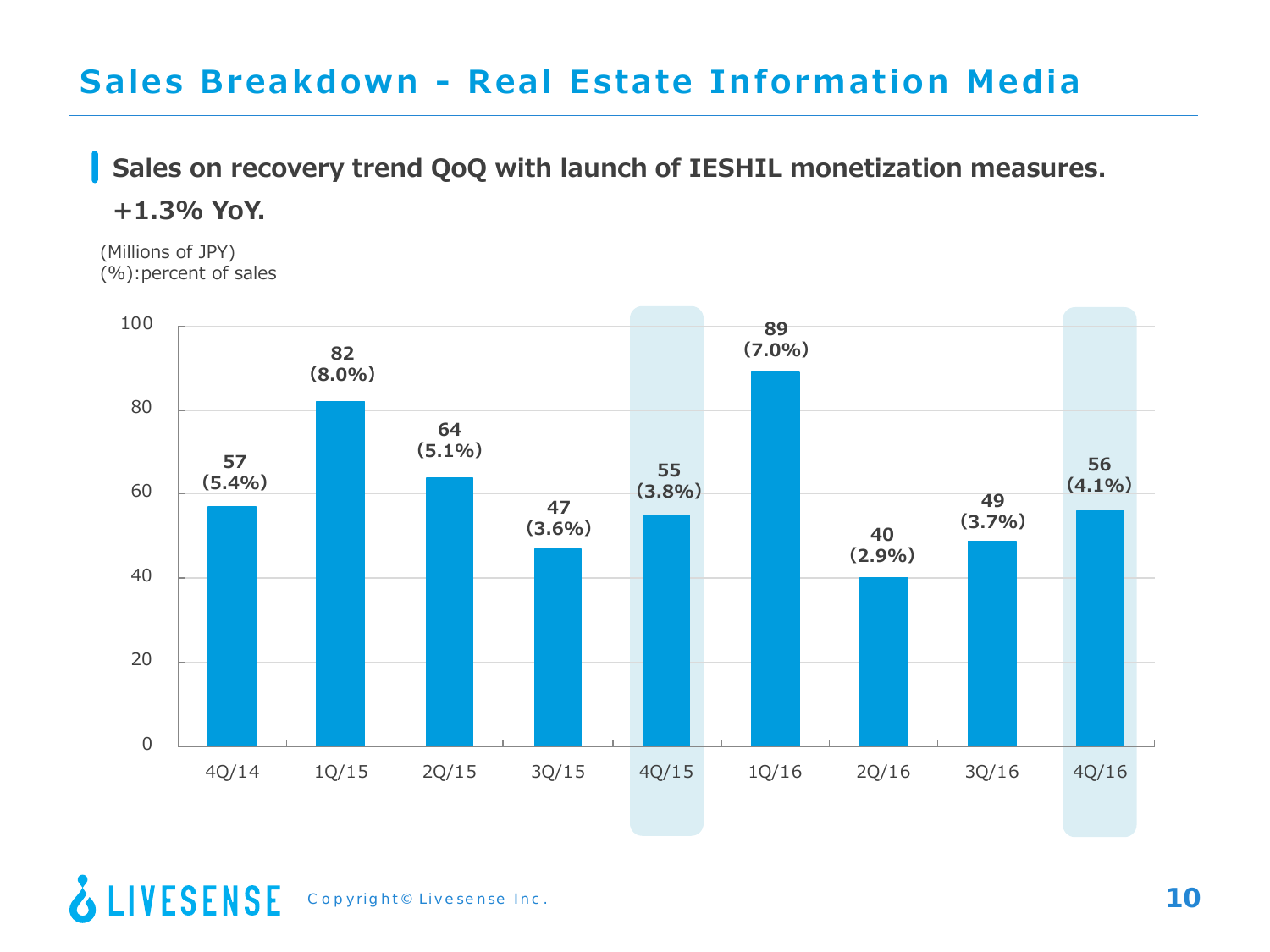## **Operating Income**

**Continued growth investments, but productivity improvement resulted in continued profitability. Year-on-year, profits were down.**

<sup>(</sup>Millions of JPY) (%):percent of sales

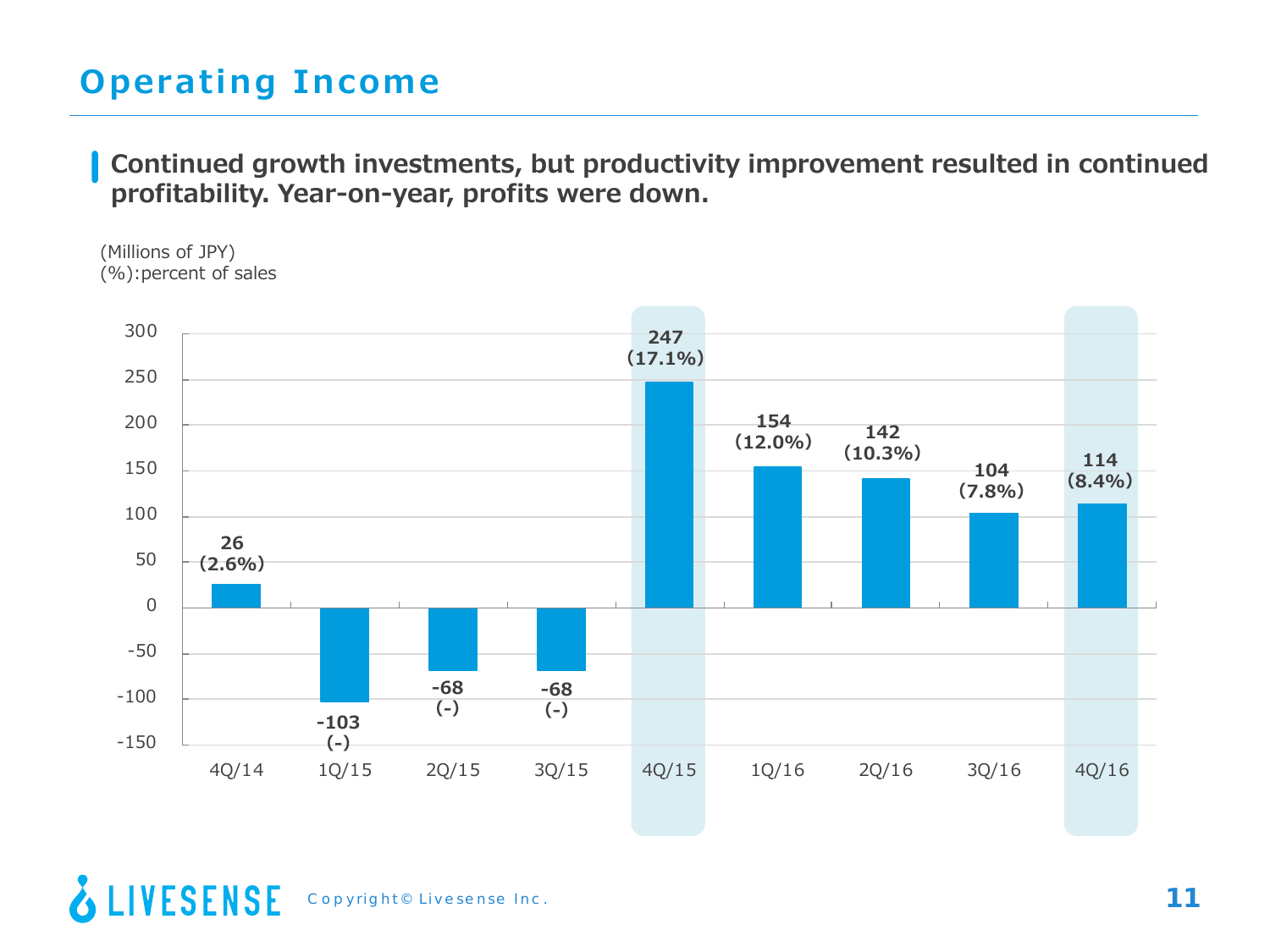## **Operating Income – By Segment**

#### **By segment, dependence on HR business for profit continued.**

#### (Millions of JPY)



#### & LIVESENSE Copyright© Livesense Inc. **12**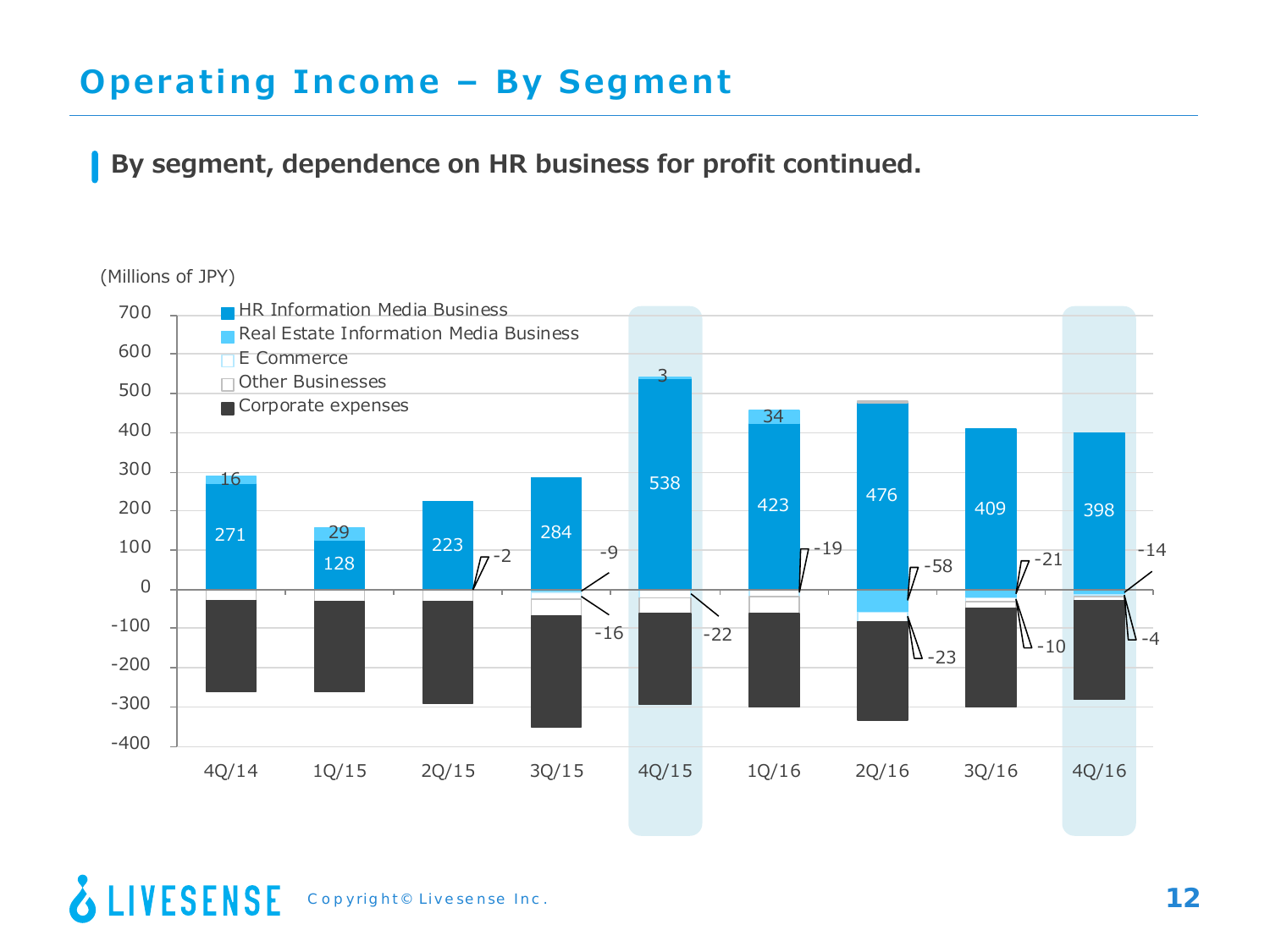## **Operating Income - YoY Comparison, Quarterly**

**Profits decreased with decreased sales from prioritization of productivity improvement, and growth measures resulting in increased advertising and personnel costs.** (Millions of JPY)



\*Change in sales changed to total amount as of this consolidated 4Q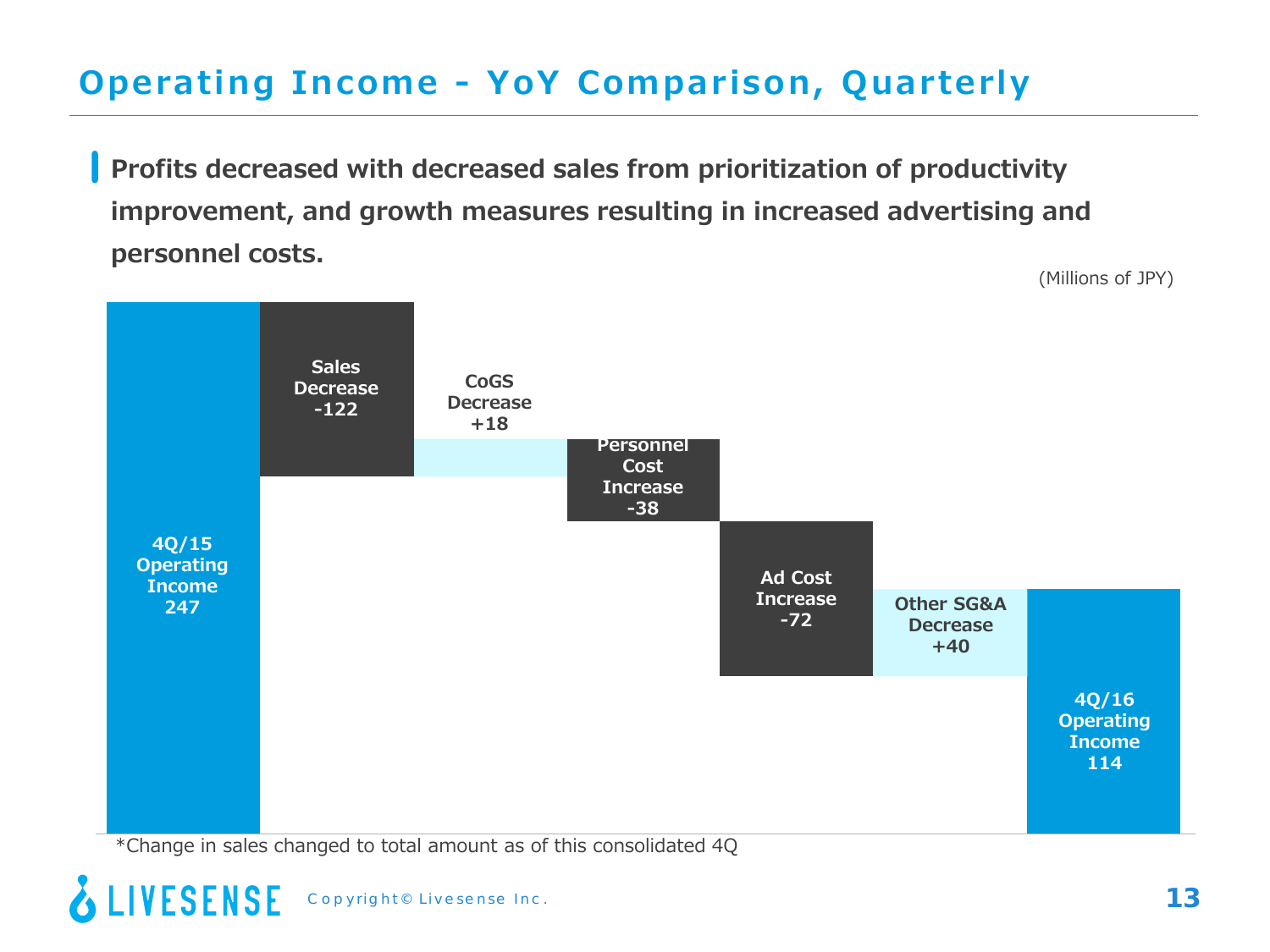## **Operating Income - YoY Comparison, Cumulative**

**Sales increased as a result of waja contribution to full-year results. With progress on measures to improve productivity, advertising costs were substantially reduced.**

(Millions of JPY)



\*1 Change in sales changed to total amount as of this consolidated 4Q

\*2 waja P/L included in consolidated results as of 3Q 2015. Contributing to full-year results as of this year.

Copyright© Livesense Inc. **14**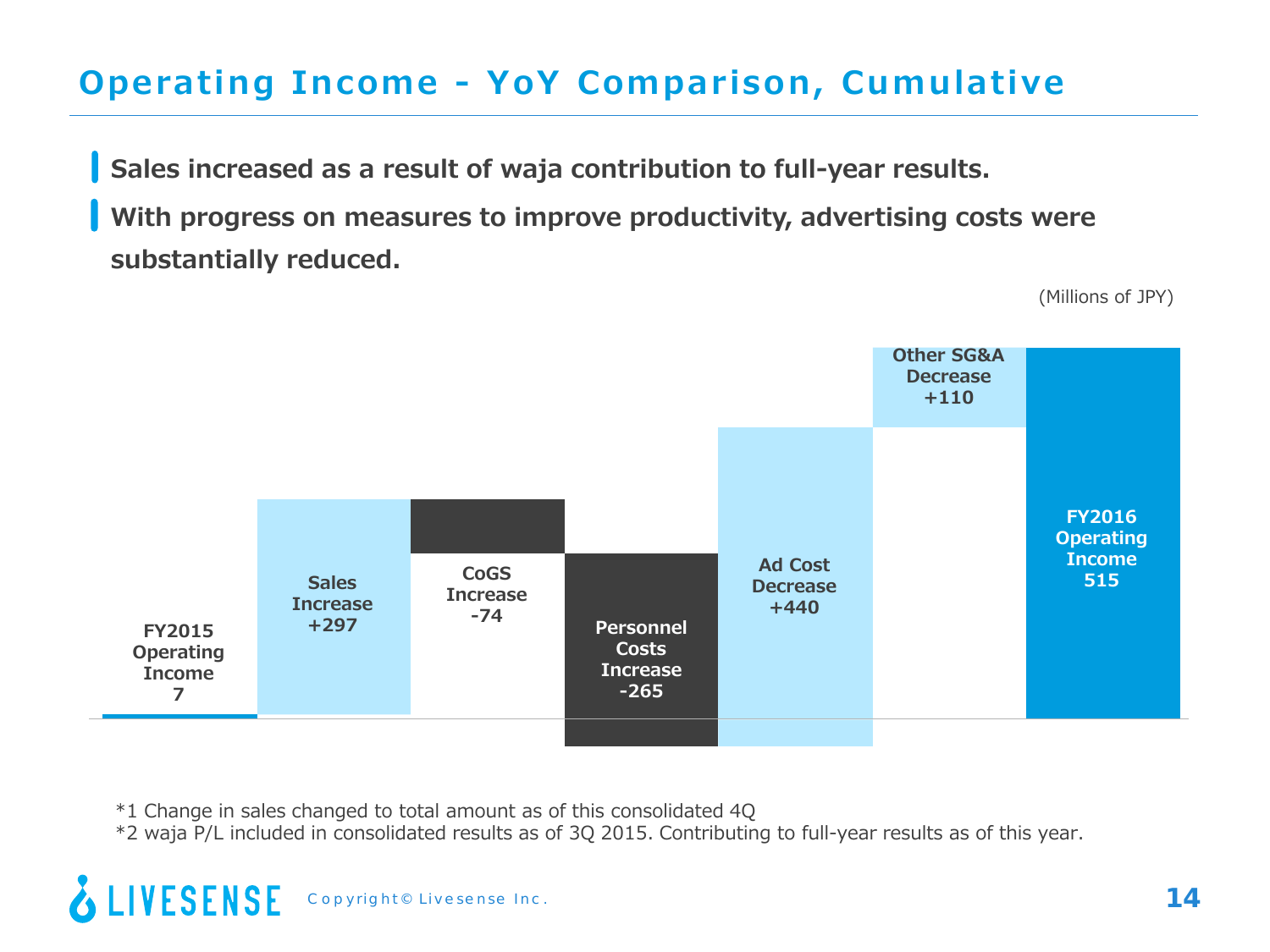## **Sales Costs**

**Monetary gifts fluctuated, but other costs remained relatively stable.** 

#### (Millions of JPY) (%):percent of sales

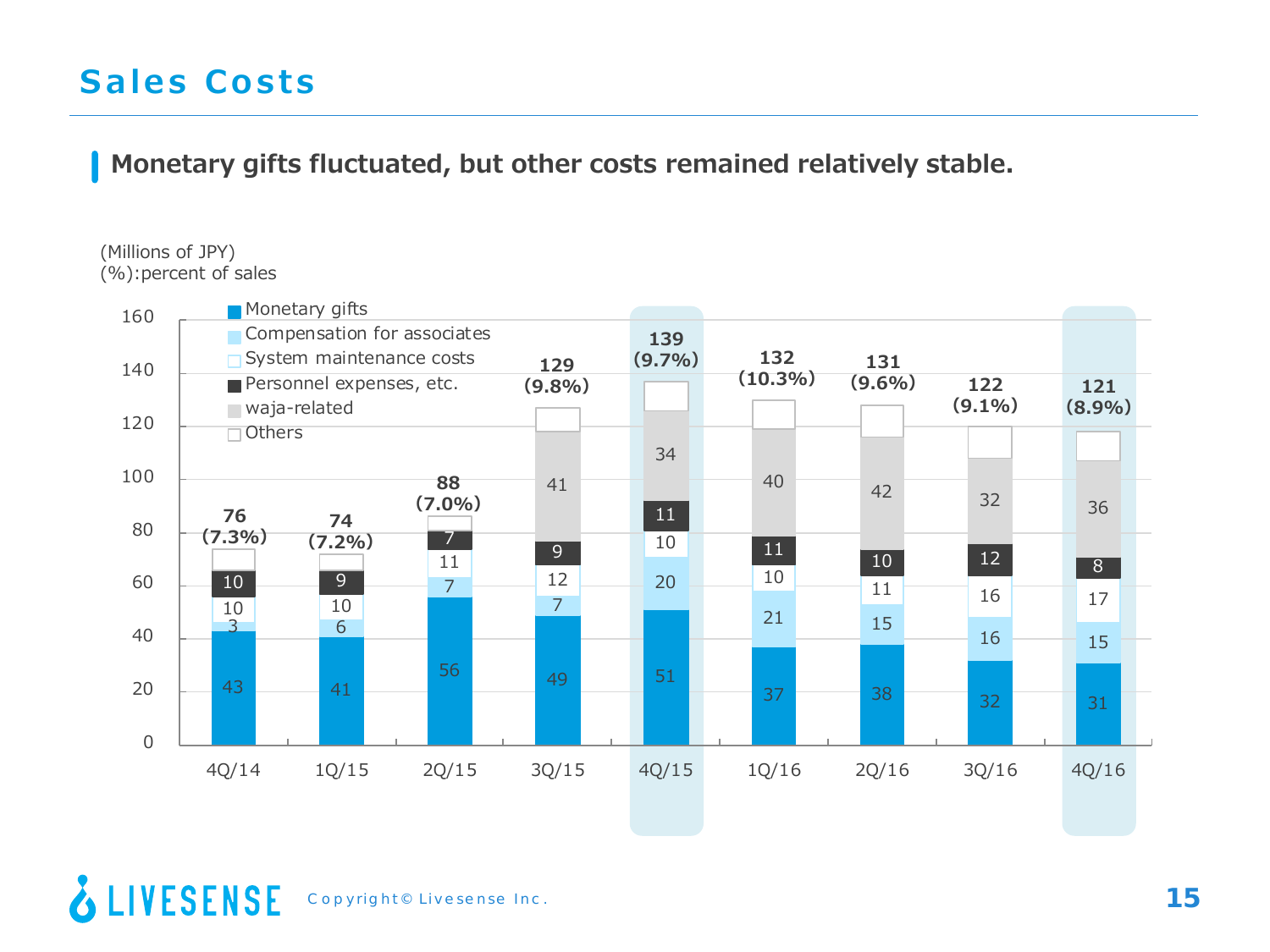## **SG&A Expenses**

### **Advertising costs increased 30.0% YoY for growth investments while optimizing ad spend. Other costs down 10.5% YoY with efficient management/reduction of administrative**

334 374 442 503 499 508 500 537 538 365 424 510 397  $241$   $14$   $205$   $13$   $317$   $296$   $296$   $314$ 9 کا  $80$  $8<sup>4</sup>$  $16$  $14$  205  $13$  $\begin{array}{|c|c|c|c|}\n\hline\n\searrow_{13} & & & & 14 \\
\hline\n296 & 13 & 314 & \\
\hline\n\end{array}$  $17^{10}$  $7^{10}$   $^{259}$   $7^{10}$  $710$ 234 255 283 335  $290$   $_{10}$   $259$ 260 266 261  $\Omega$ 200 400 600 800 1,000 1,200 1,400 1,600 4Q/14 1Q/15 2Q/15 3Q/15 4Q/15 1Q/16 2Q/16 3Q/16 4Q/16 Personnel expenses, etc. **Advertising costs Depreciation and amortization** Amortization of goodwill **1,244**  Others **1,264 (95.4%) 1,057 <sup>945</sup> (73.2%) (90.1%) 1,062 (102.7%) (98.4%) 997 (77.7%) 1,103 (80.1%) 1,114 (83.1%) 1,127 (82.7%) and other expenses.** (Millions of JPY) (%):percent of sales

**& LIVESENSE** Copyright© Livesense Inc. **16**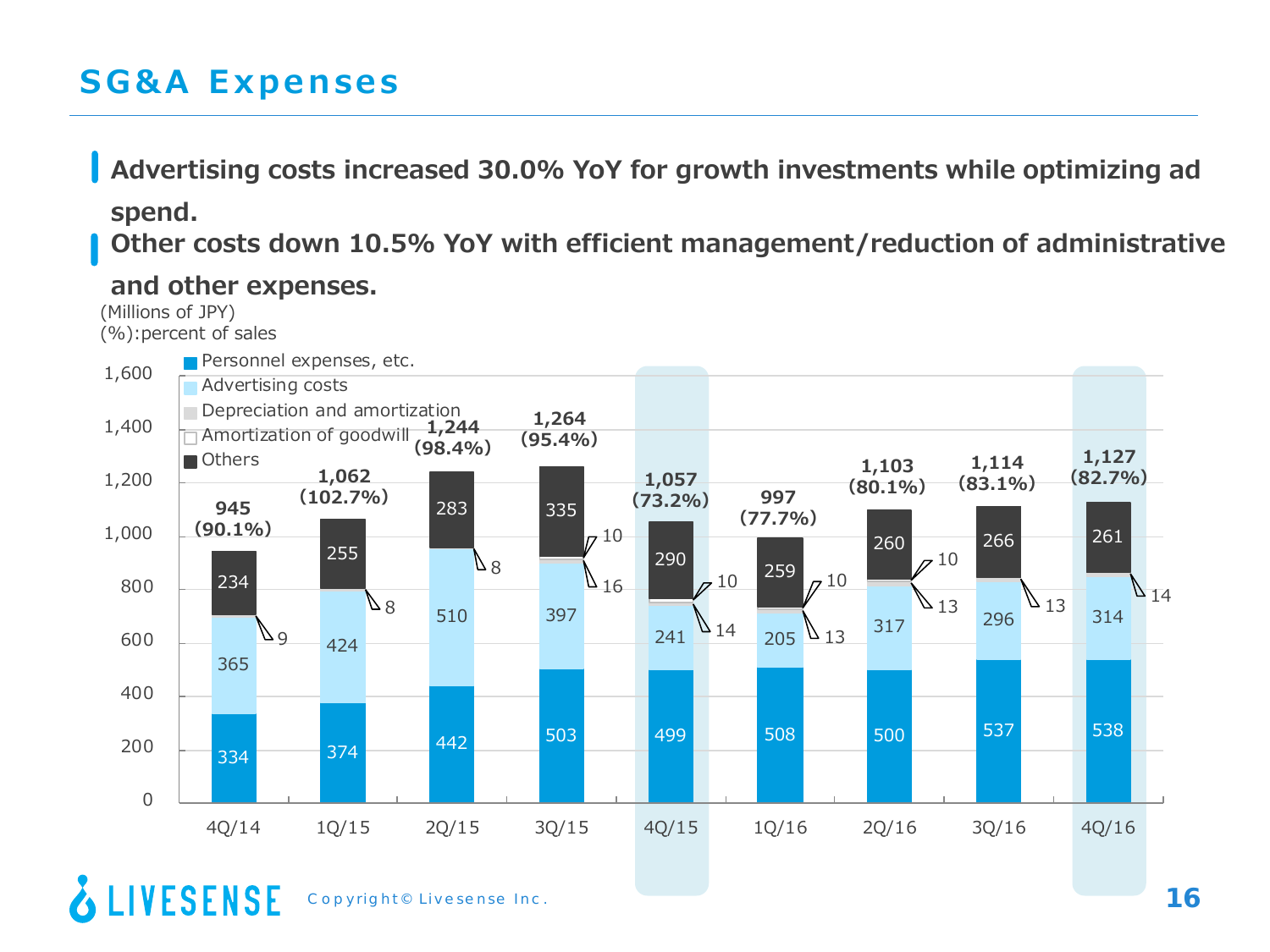## **Employees**

**Local full-time employees (Miyazaki) hired primarily for customer support. Quality and Productivity improved with high loyalty.**



#### **& LIVESENSE** Copyright© Livesense Inc. **17**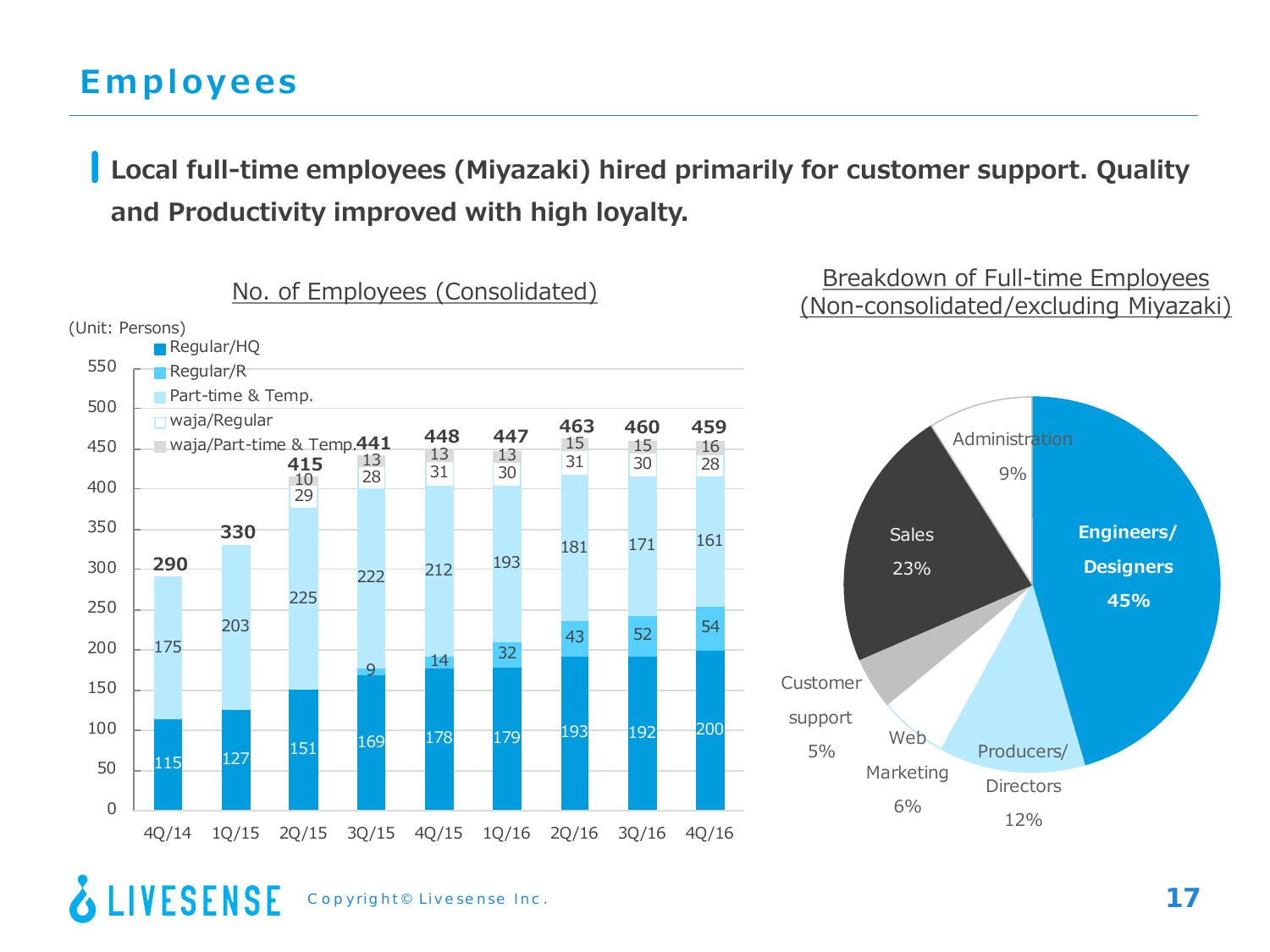## 2. FY2017 Business Strategy and Financial Forecast

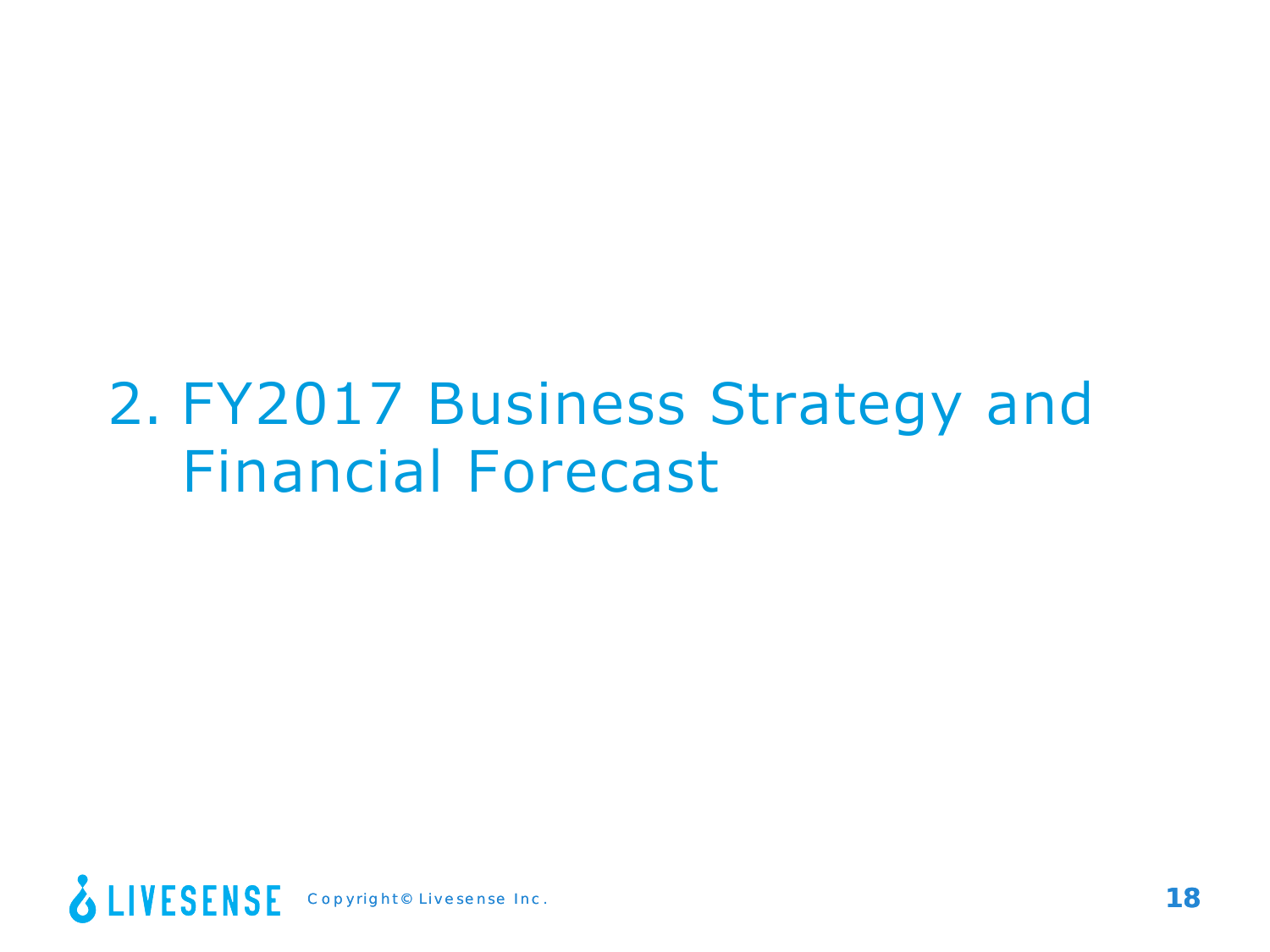#### **Policy**

#### **Establish strength (competitive advantage) to create "the next common" as part of our corporate vision "Invent the next common"**

- With 10 years past since establishment, the next 10 years positioned as "Decade of the organization" Our people will be the core of competitive advantage through various initiatives, including strengthening of inter-business collaboration, self-career development and organizational PDCA cycle efforts
- Analyze big data such as user actions with proprietary analytics platform. Provide value in anticipation of latent demand and develop competitive advantage. Data analytics to be core competence

#### **Measures**

#### **Invest in advertising, technology and human resources for medium-term growth**

- Invest hundreds of millions of yen in future-oriented promotions and brand development costs not tied to current sales
- Establish a company-wide data analysis organization to accelerate data gathering and utilization Strengthen organizational / personnel investment to make the organization the technical foundation of our future competitive advantage
- Continue local hiring of full-time employees at Miyazaki Office. Target double-digit hiring of new graduates and lateral hires at headquarters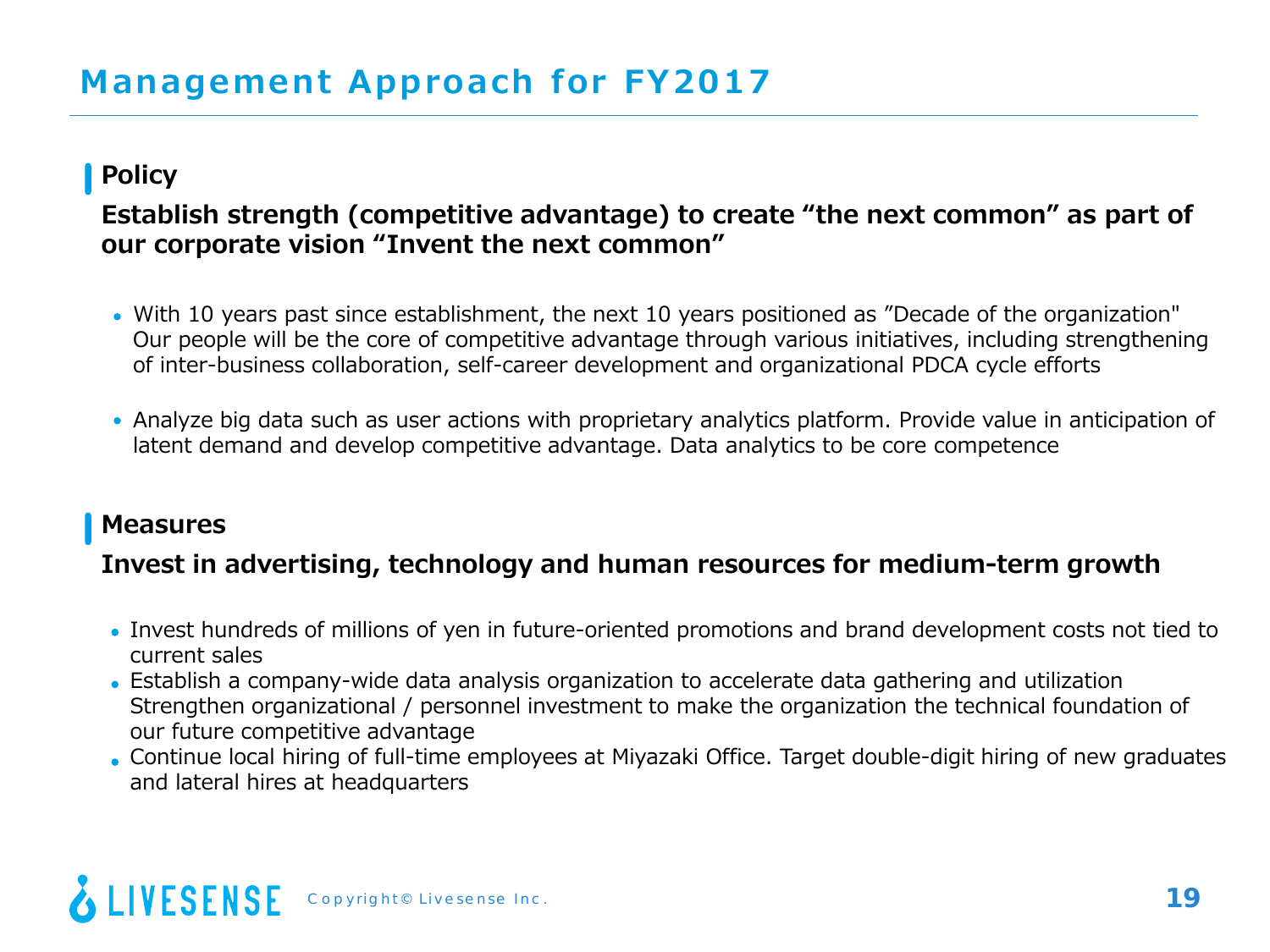## **Business Strategy for FY2017**

|                                          | <b>Jobsense</b>   | Utilize strength of success fee-based model and "accuracy and speed" to be<br>the overall concept. Make job searching and job experiences more fulfilling<br>Increase investment in areas where strengths of success fee-based model can<br>be leveraged, such as increasing number of job posts and users,<br>recommendations and optimization of monetary gifts |
|------------------------------------------|-------------------|-------------------------------------------------------------------------------------------------------------------------------------------------------------------------------------------------------------------------------------------------------------------------------------------------------------------------------------------------------------------|
| Resources                                | Jobsense Link     | Enhance usability (UI/UX), continue to increase job applicant / company<br>matching accuracy utilizing data, and improve hiring rate<br>Further refine Miyazaki Office operations (coordination between Jobsense and<br>Jobsense Link) and increase added value only a local facility can provide                                                                 |
|                                          |                   |                                                                                                                                                                                                                                                                                                                                                                   |
| <u>Human</u><br><b>Tenshoku</b><br>Kaigi |                   | Roll out job recruiting services utilizing strength of reviews<br>Strengthen both lead generation to major job posting sites / recruitment<br>agencies and business model of Tenshoku Kaigi Business service for<br>enterprises                                                                                                                                   |
|                                          | Syukatsu<br>Kaigi | Pursue original value together with profitability. Maximize influence with<br>students as go-to site for job searching<br>Improve content and site functionality. Further refine original content                                                                                                                                                                 |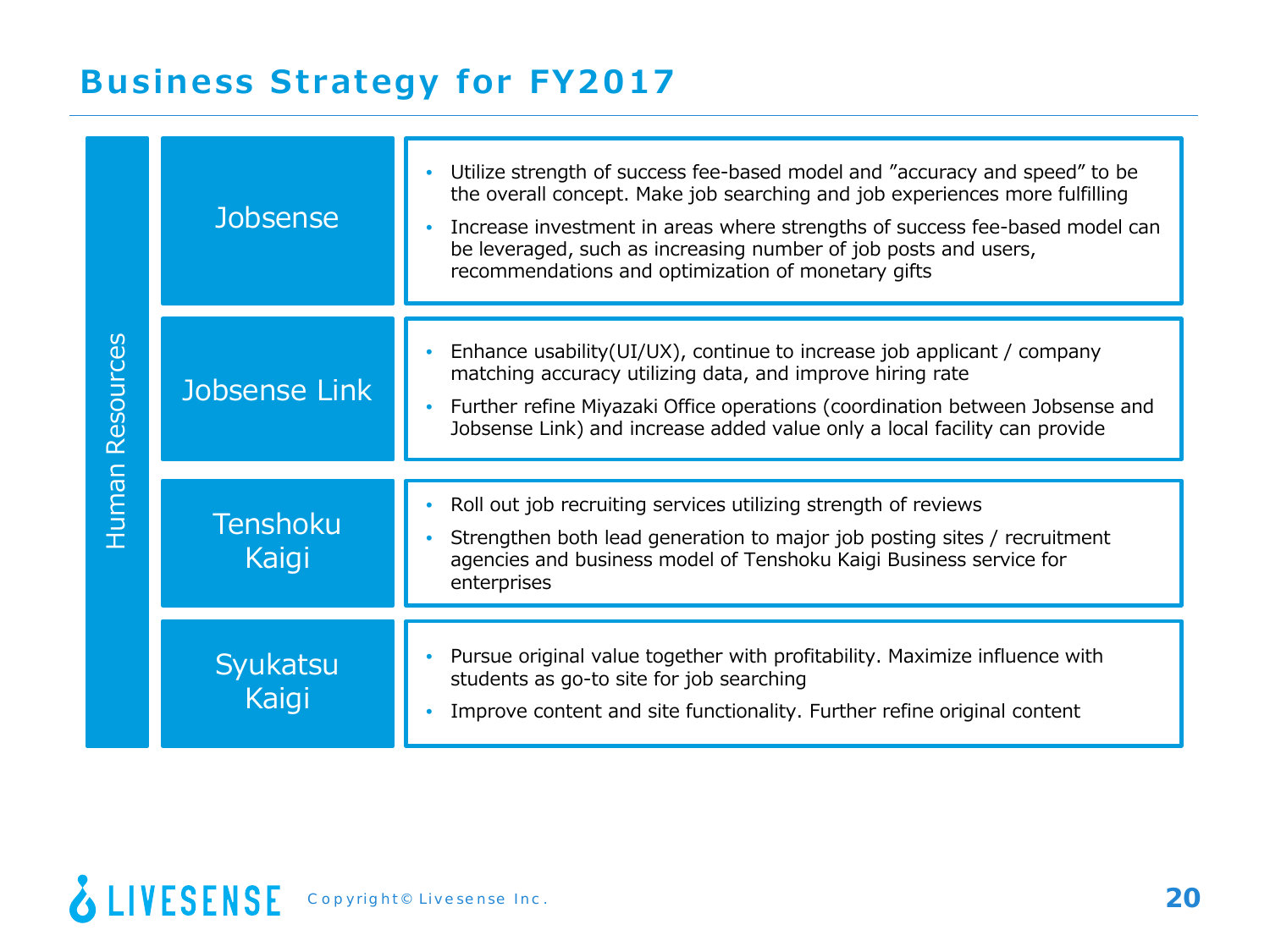## **Business Strategy for FY2017**

| Estate<br>Real | <b>IESHIL</b><br><b>DOOR Chintai</b> | Further improve and develop site value, including enhancement of data on<br>living environments<br>Provide information based on user needs and increase matching with real<br>estate agencies<br>Accumulate knowledge regarding site improvements and roll-out to other sites<br>$\bullet$                                                                                                                               |
|----------------|--------------------------------------|--------------------------------------------------------------------------------------------------------------------------------------------------------------------------------------------------------------------------------------------------------------------------------------------------------------------------------------------------------------------------------------------------------------------------|
| $\sum$         | waja<br>(consolidate<br>subsidiary)  | Make a fresh start after impairment and redefine value proposition<br>۰<br>Implement new strategies and initiatives such as "anshin guarantee"<br>$\bullet$<br>Continue promoting REASON OUTLET and strengthen marketing<br>$\bullet$                                                                                                                                                                                    |
| Others         | <b>New</b><br><b>Businesses</b>      | Chiryo Note:<br>Gather patient experiences based on CGM and Q&A to establish business<br>model<br>Tenshoku Draft:<br>$\bullet$<br>Make the job market transparent and a "world where talent is evaluated fairly"<br>Increase number of drafts held, job categories and raise marketing efforts<br>imitsu:<br>$\bullet$<br>Continue to increase value of key categories<br>Also focus on customer acquisition such as SEO |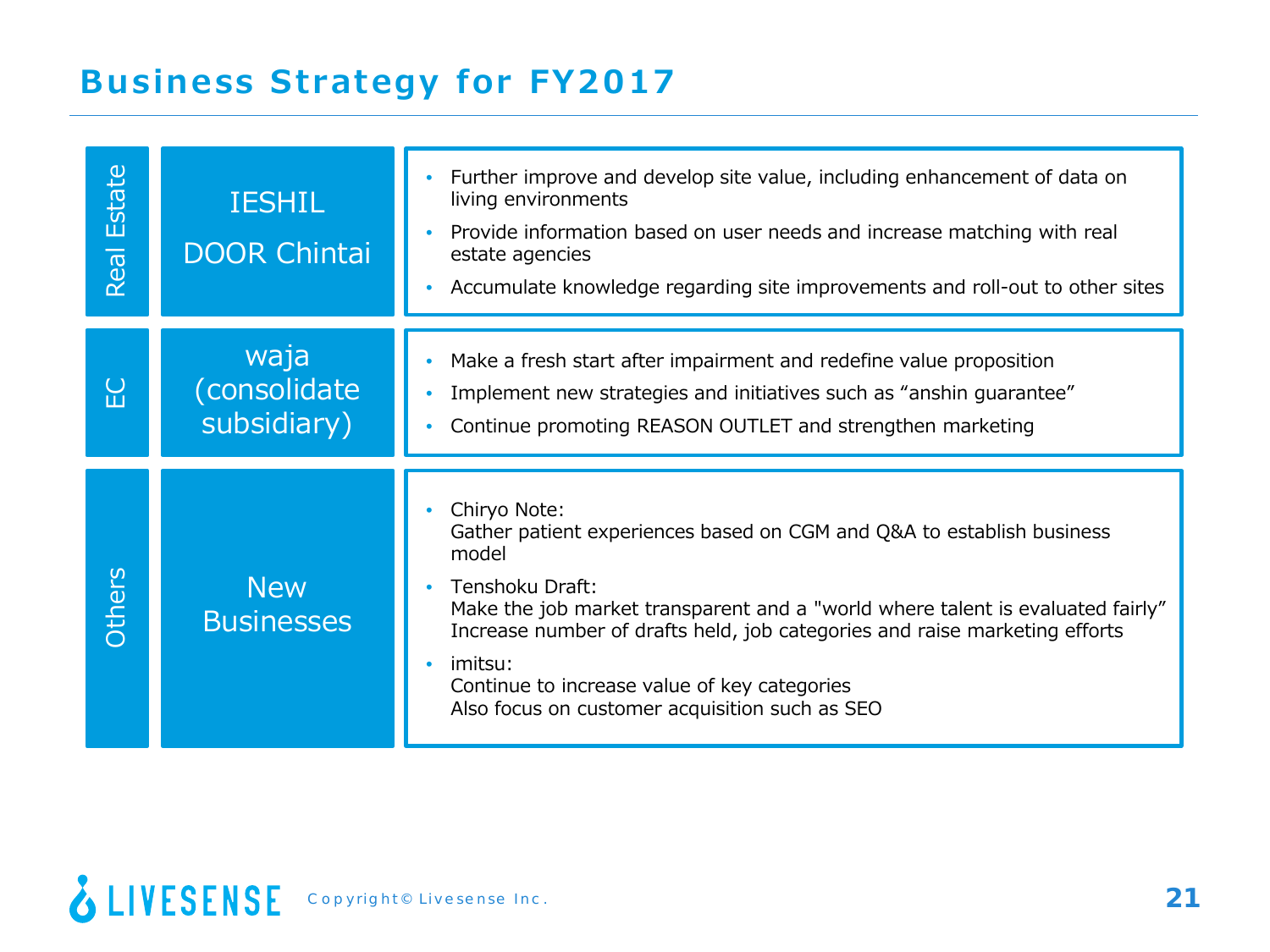## **Financial Forecasts for first half of 2017FY**

**Increased sales expected in 1H, but investment for medium-term growth will continue. Decline in profits and operating loss expected for 1H. Profits expected for full year.**

**Aggressively invest\* in advertising, technology and human resources to establish foundation for competitiveness.**

|                         | H1/17<br>(Forecasts) | H1/16<br>(Results) | YoY      |
|-------------------------|----------------------|--------------------|----------|
| <b>Sales</b>            | 3,000                | 2,661              | $+12.7%$ |
| <b>Operating Income</b> | $-40$                | 296                |          |

(Millions of JPY)

\*See P19 for investment details.

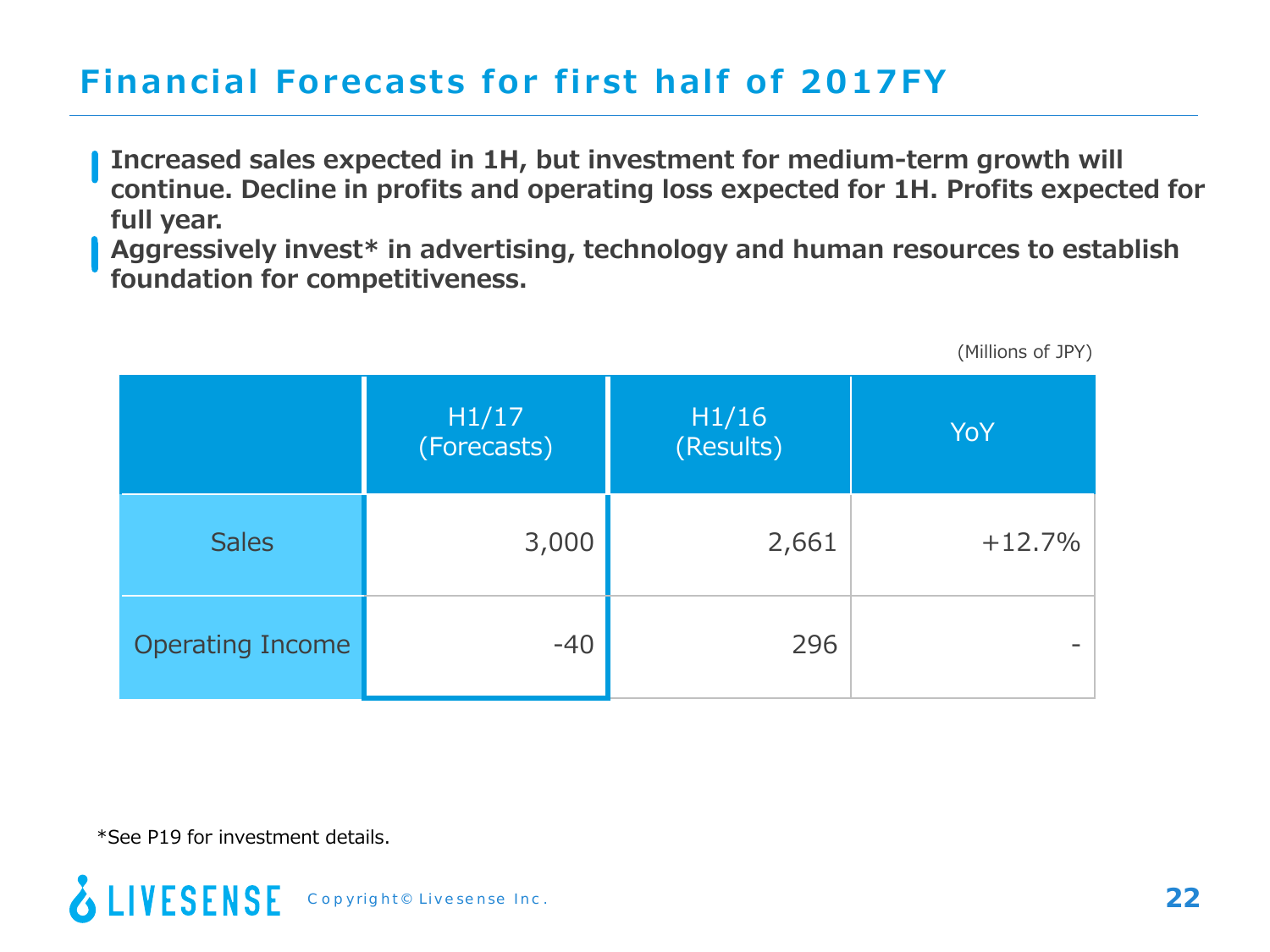**Looking Ahead to Next 10 Years: Livesense's Origin**

Corporate vision

## Invent the next common

Story behind logo

**LIVESENSE** 

#### "Ideas"

×

By questioning existing ordinary thinking, new ideas are born.

#### "Constant Effort"

As the Japanese proverb "falling rain drops carve out the rock" goes, falling drops express Livesense's constant and thorough effort. Through this effort, we will permeate society with new services and new ways of thinking and changing the way the world exists.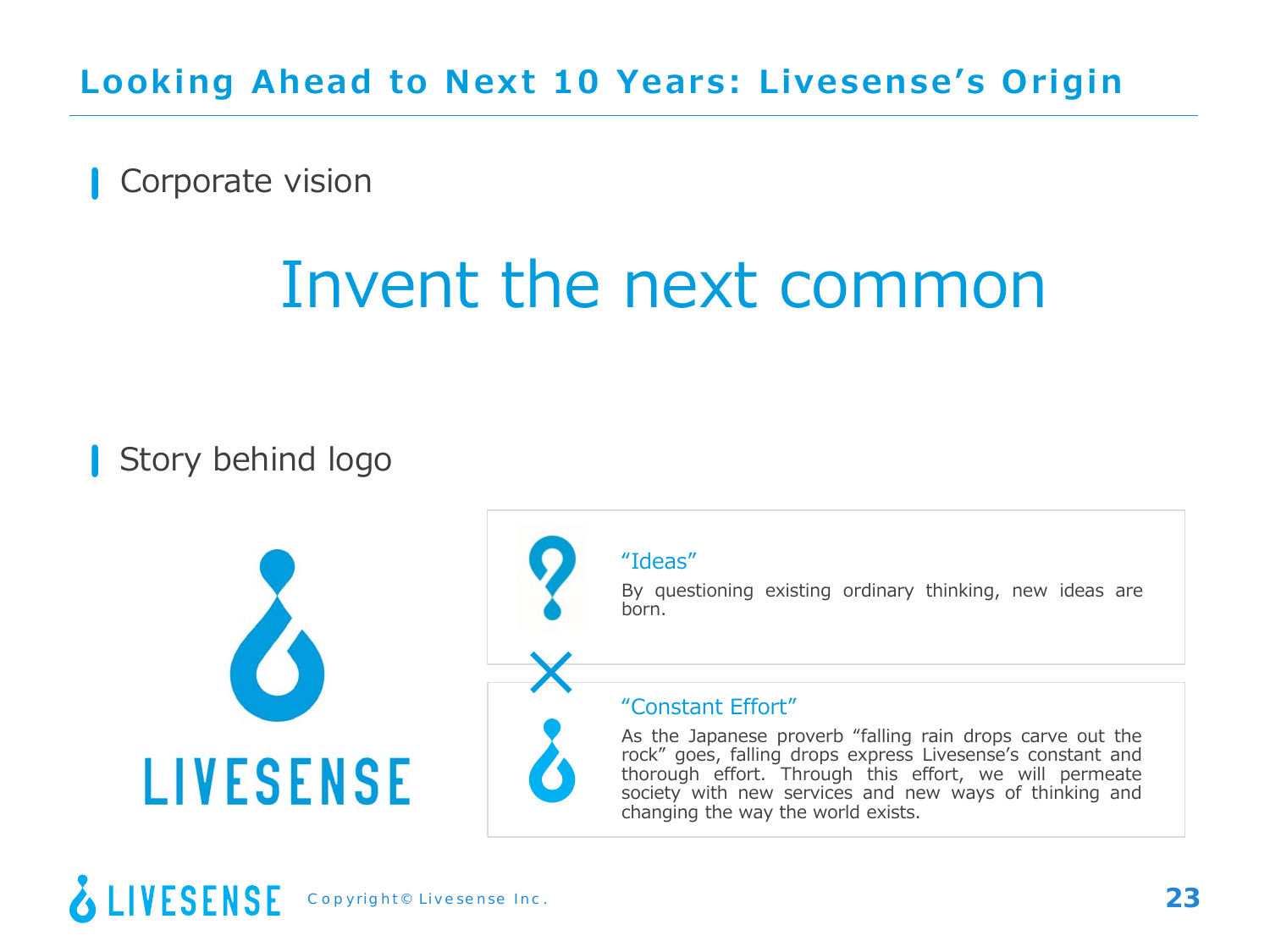

## Invent the next common

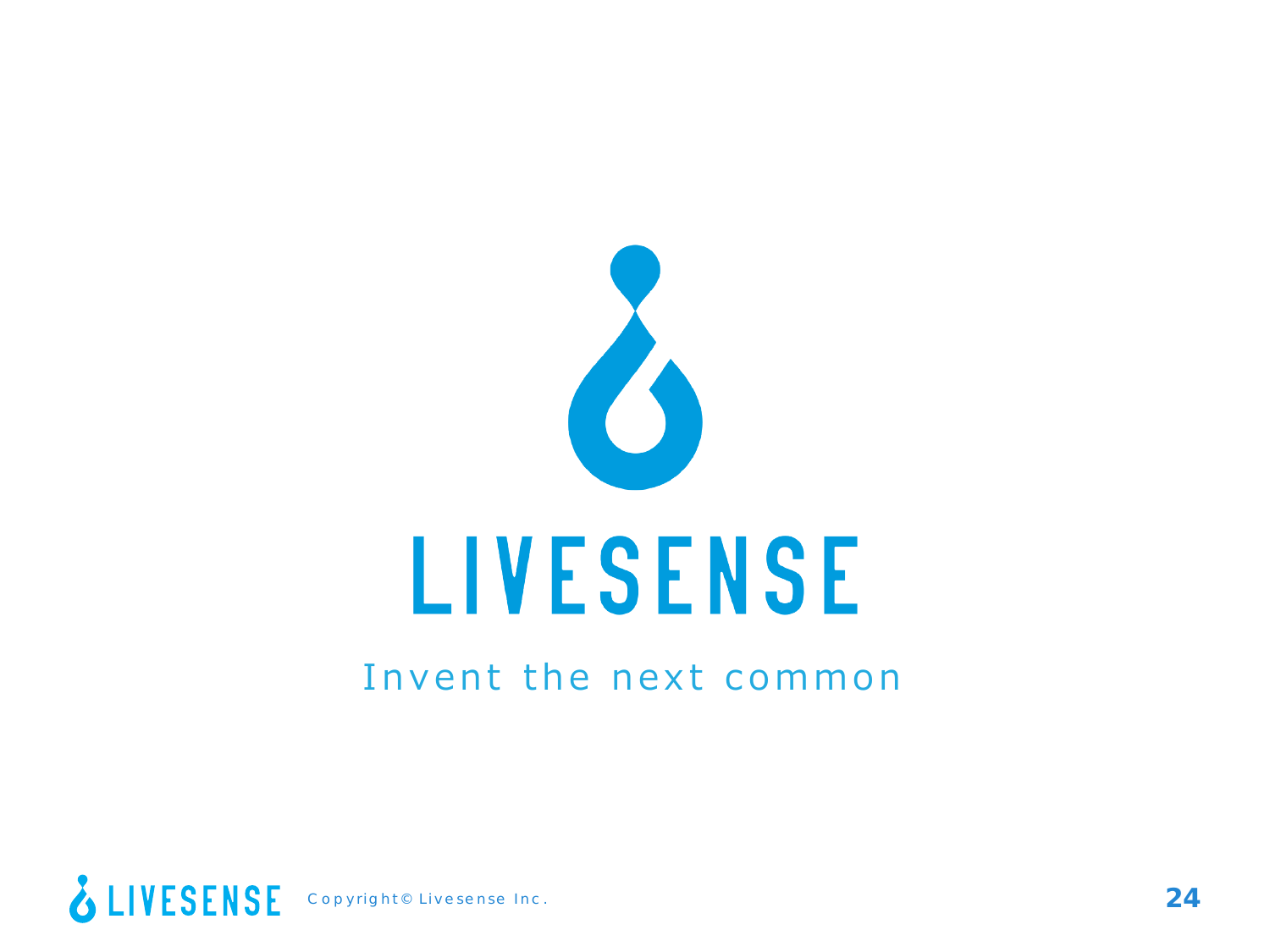# 3.Appendix

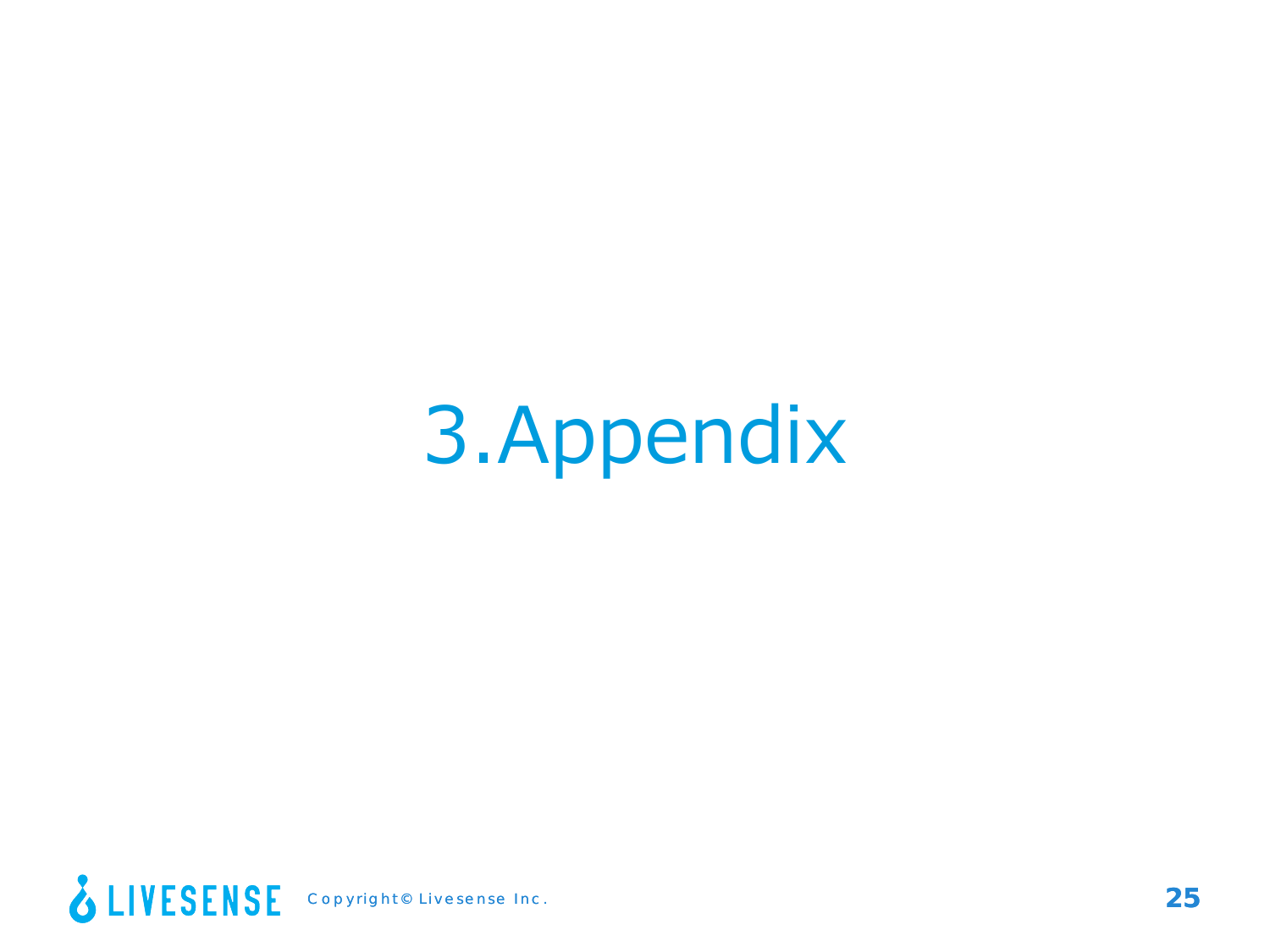(Millions of JPY)

|                                         | 4Q/16 | 4Q/15 | <b>YoY</b> | 3Q/16          | QoQ       |
|-----------------------------------------|-------|-------|------------|----------------|-----------|
| <b>Net Sales</b>                        | 1,363 | 1,444 | $-5.6%$    | 1,341          | $+1.6%$   |
| <b>Gross Margin</b>                     | 1,241 | 1,304 | $-4.8%$    | 1,219          | $+1.8%$   |
| <b>SG&amp;A Expenses</b>                | 1,127 | 1,057 | $+6.6%$    | 1,114          | $+1.2%$   |
| <b>Operating Income</b>                 | 114   | 247   | $-53.9%$   | 104            | $+8.7%$   |
| Operating Margin(%)                     | 8.4%  | 17.1% | $-8.8pt$   | 7.8%           | $+0.5pt$  |
| Ordinary Income                         | 147   | 252   | $-41.6%$   | 123            | $+19.0%$  |
| <b>Extraordinary Loss</b>               | 29    | 5     | $+452.1%$  | $\overline{0}$ | +12339.7% |
| Profit before income taxes              | 117   | 252   | $-53.3%$   | 123            | $-4.6%$   |
| Profit attributable to owners of parent | 80    | 166   | $-51.8%$   | 77             | $+3.6%$   |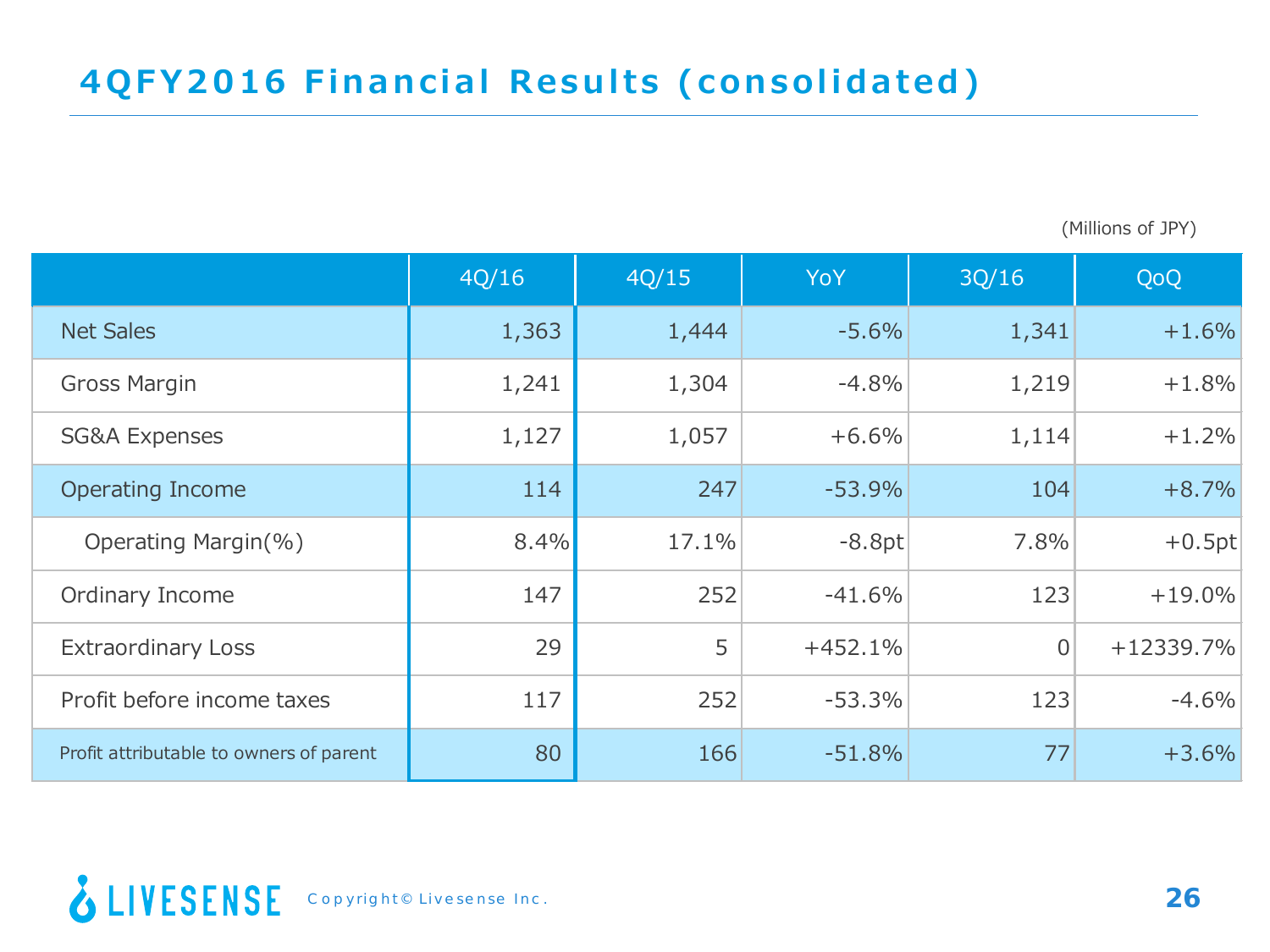(Millions of JPY)

|                              | 4Q/16 | 4Q/15 | <b>YoY</b> | 3Q/16 | QoQ      |
|------------------------------|-------|-------|------------|-------|----------|
| Current assets               | 3,511 | 2,785 | $+26.1%$   | 3,288 | $+6.8%$  |
| Cash and deposits            | 2,734 | 1,954 | $+39.9%$   | 2,493 | $+9.7%$  |
| Fixed assets                 | 472   | 860   | $-45.1%$   | 498   | $-5.3%$  |
| Tangible fixed assets        | 96    | 131   | $-26.4%$   | 108   | $-10.9%$ |
| Intangible fixed assets      | 77    | 405   | $-80.9%$   | 112   | $-30.8%$ |
| Investments and other assets | 297   | 323   | $-7.8%$    | 278   | $+7.1%$  |
| <b>Total assets</b>          | 3,983 | 3,645 | $+9.3%$    | 3,787 | $+5.2%$  |
| <b>Current liabilities</b>   | 851   | 542   | $+57.1%$   | 743   | $+14.6%$ |
| <b>Fixed liabilities</b>     | 6     | 3     | $+70.9%$   | 6     | $-0.3%$  |
| <b>Total liabilities</b>     | 858   | 545   | $+57.2%$   | 749   | $+14.5%$ |
| Common stock                 | 232   | 232   | $+0.1%$    | 232   | $+0.0%$  |
| <b>Total Equity</b>          | 3,125 | 3,099 | $+0.9%$    | 3,037 | $+2.9%$  |
| Total liabilities and equity | 3,983 | 3,645 | $+9.3%$    | 3,787 | $+5.2%$  |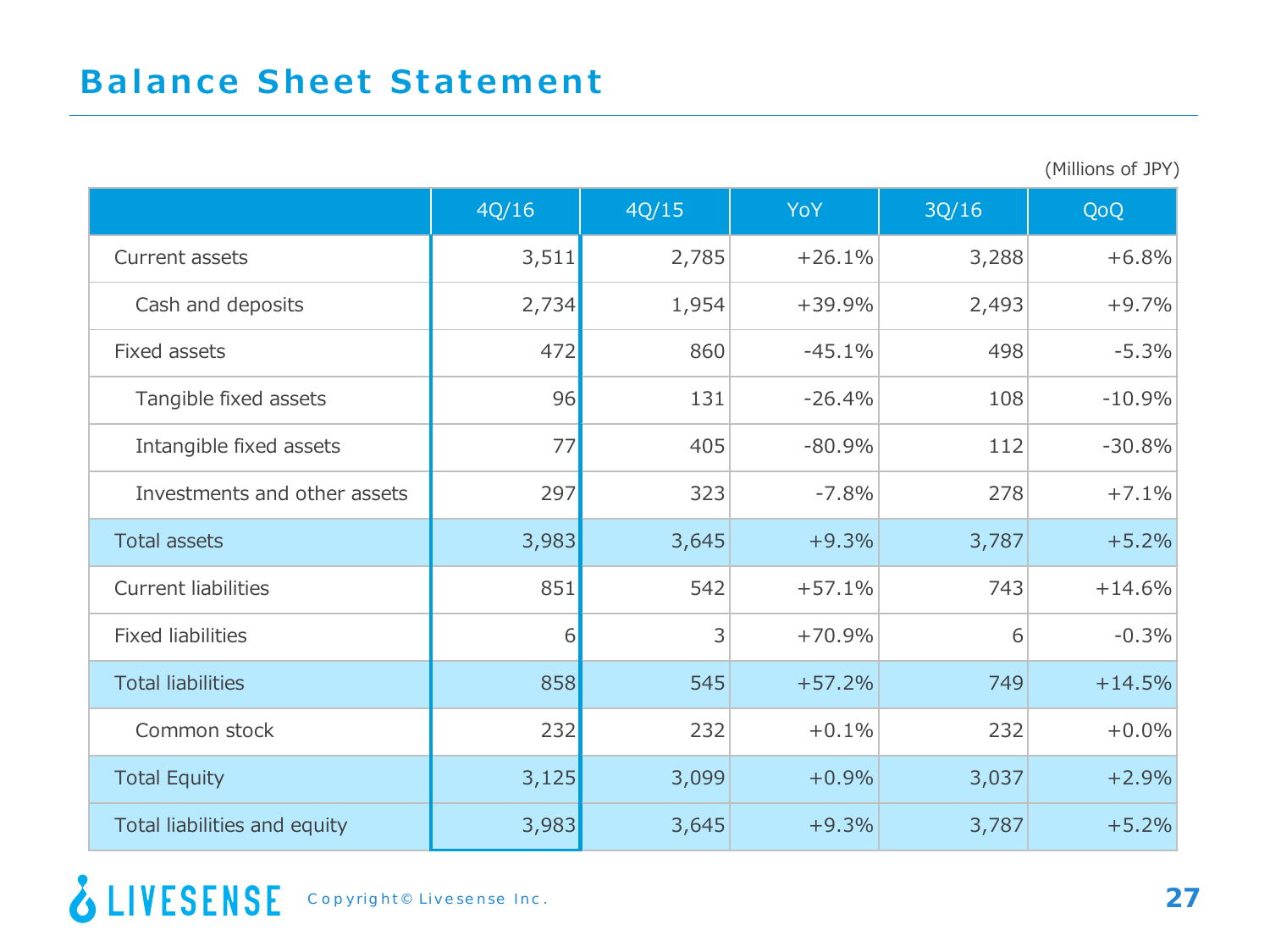## **Cash Flow Statement**

(Millions of JPY)

|                                                                                                    | FY2016 | FY2015       |
|----------------------------------------------------------------------------------------------------|--------|--------------|
| Cash flows from operating activities                                                               | 879    | $-89$        |
| Profit before income taxes                                                                         | 226    | 53           |
| Depreciation and amortization                                                                      | 74     | 52           |
| Amortization of goodwill                                                                           | 21     | 21           |
| Impairment loss                                                                                    | 347    |              |
| Decrease (increase) in notes and accounts receivable                                               | 91     | $-184$       |
| Increase (decrease) in accounts payable-other                                                      | 68     | $-42$        |
| Income taxes paid                                                                                  | $-40$  | $-107$       |
| Income taxes refund                                                                                | 26     | 74           |
| Cash flows from investing activities                                                               | $-105$ | $-402$       |
| Payments for purchase of tangible fixed assets                                                     | $-26$  | $-56$        |
| Payments for purchase of intangible fixed assets                                                   | $-54$  | $-61$        |
| Payments for purchase of investment securities                                                     | $-33$  | $-28$        |
| Payments for sales of investments in subsidiaries<br>resulting in change in scope of consolidation |        | $-268$       |
| Cash flows from financing activities                                                               | 6      | $\mathbf{1}$ |
| Net increase (decrease) in cash and cash equivalents                                               | 780    | $-490$       |
| Cash and cash equivalents, end of the period                                                       | 2,724  | 1,944        |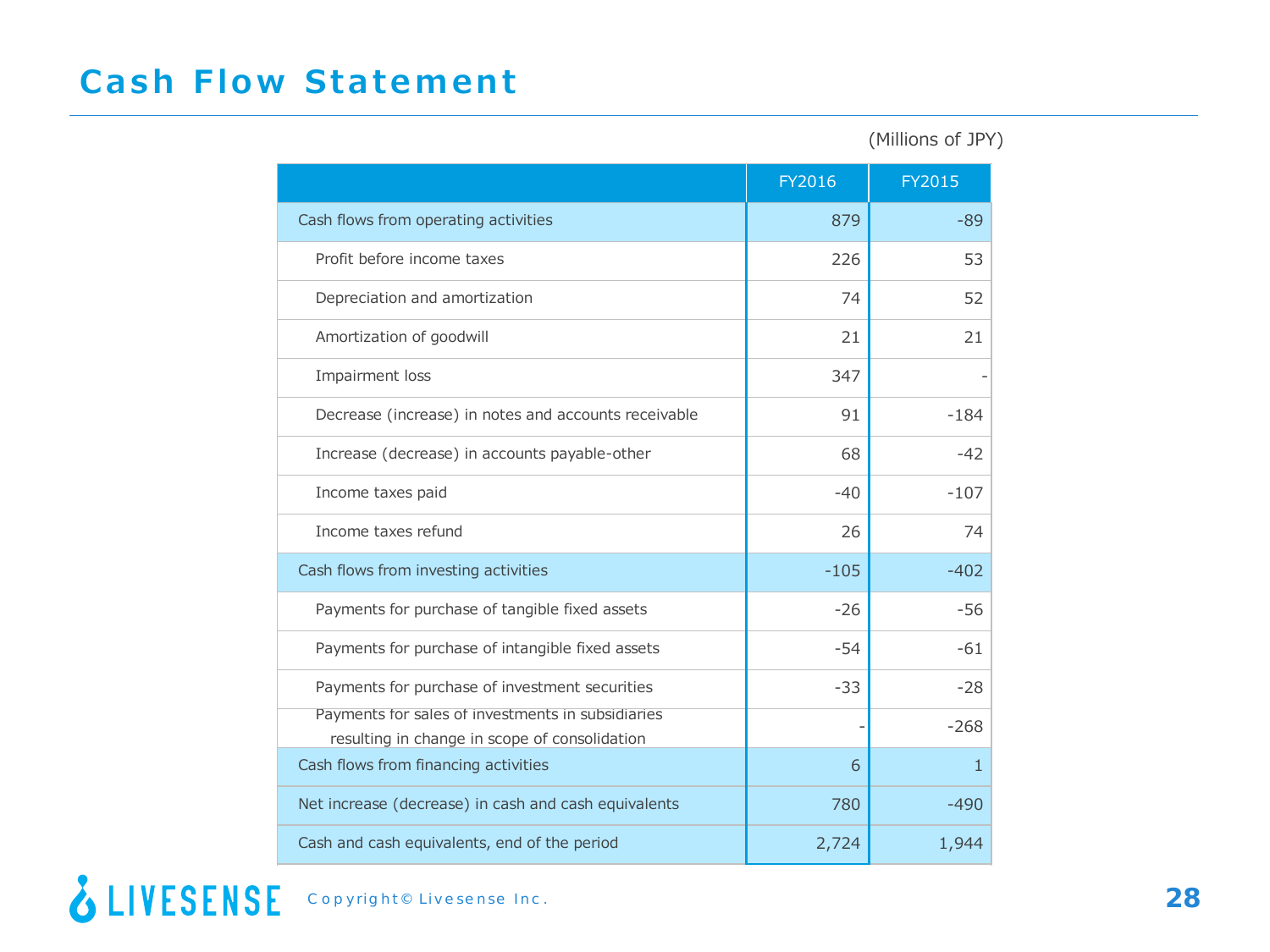## **Stock Information(As of Dec 31, 2016)**

#### • Stock Price

- Issued shares : 28,105,600 • Lowest listed price : ¥237 (Feb. 12, 2016) • Highest listed price : ¥3,255 (Jul. 2, 2013) • Yearly low : ¥237 (Feb. 12, 2016) • Yearly High : ¥564 (May. 16, 2016) • Average volume : 188,076 Stock /day (Jan.~Dec. 2015)
- Number of Shareholders: 8,780
- % of Shares by category<br>Non-Japanese Sercurities Corporations, etc. Companies Domestic 2.05% 1.59% Corporations Trust Banks / Financial  $0.55%$ Institusions 6.75% **Individuals** and others The Officers of 30.17% Livesense, Inc. 58.89%





| <b>Name</b>                                             | <b>Shares</b><br>Owned | $\%$   |
|---------------------------------------------------------|------------------------|--------|
| Taichi Murakami (President and Representative Director) | 13,744,600             | 48.90% |
| Daisuke Katsura (Director)                              | 2,698,000              | 9.59%  |
| Japan Trustee Services Bank, Ltd. (Trust Account)       | 677,900                | 2.41%  |
| The Master Trust Bank of Japan, Ltd. (Trust Account)    | 367,500                | 1.30%  |
| Kenta Iwami                                             | 209,200                | 0.74%  |
| BNY GCM CLIENT ACCOUNT JPRD AC ISG (FE-AC)              | 196,900                | 0.70%  |
| Japan Trustee Services Bank, Ltd. (Trust Account 1)     | 172,800                | 0.61%  |
| Yuichi Iwasaki                                          | 152,000                | 0.54%  |
| Tadao Nakata                                            | 150,000                | 0.53%  |
| Japan Trustee Services Bank, Ltd. (Trust Account 5)     | 148,000                | 0.52%  |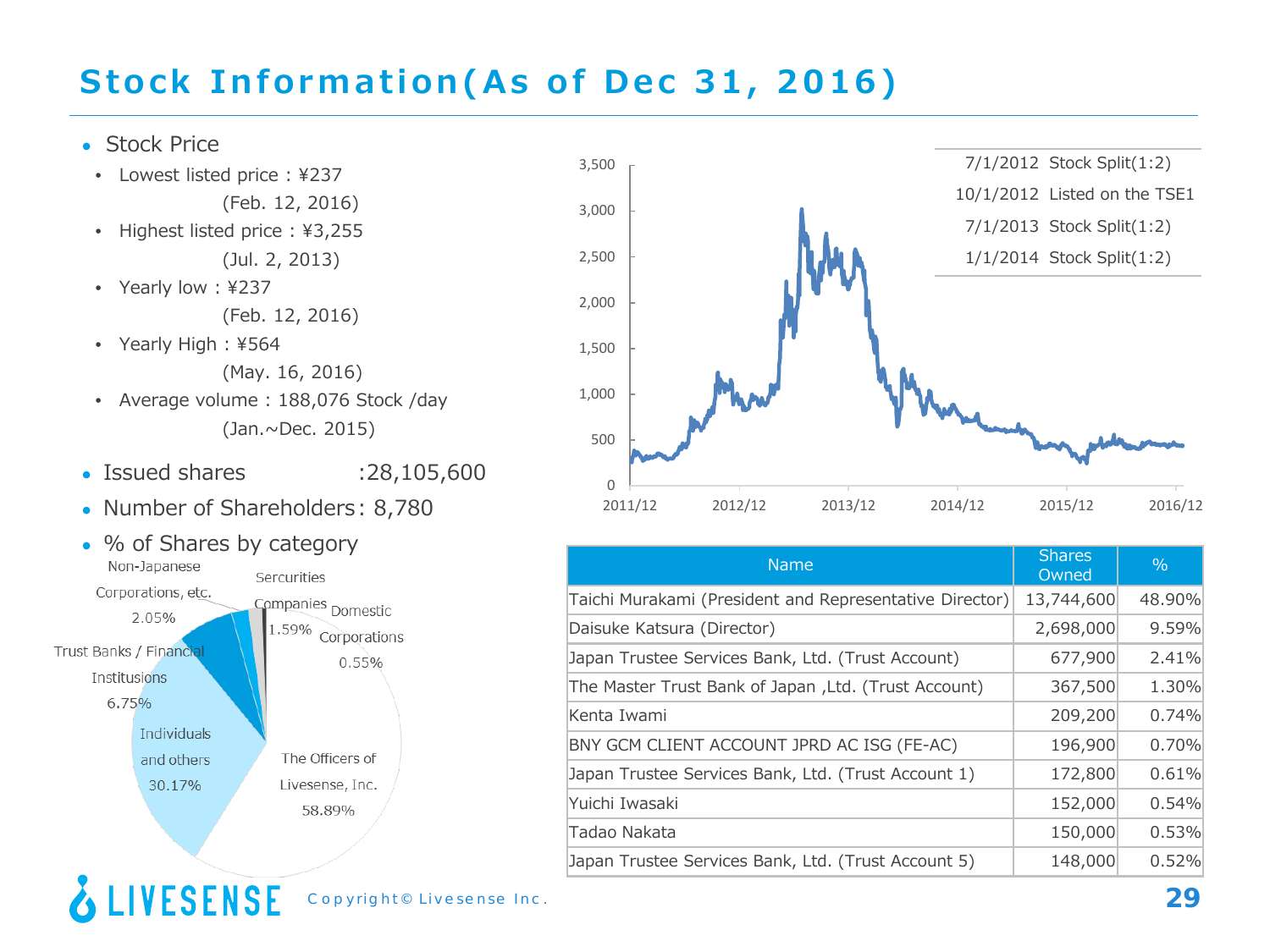## **Record of Recent Major Publicity Events**

| Jan. 24, 2017 | iPhone app for Jobsense Link career change employment information site covered by<br>Itmedia                                                 |
|---------------|----------------------------------------------------------------------------------------------------------------------------------------------|
| Jan. 24, 2017 | iPhone app for Jobsense Link career change employment information site covered by K-tai<br>Watch                                             |
| Jan. 18, 2017 | Interview of representative posted on Itmedia Executive                                                                                      |
| Jan. 9, 2017  | Interview of representative posted in Nikkei Business                                                                                        |
| Jan. 2, 2017  | IESHIL real estate information service covered by Building Management Weekly                                                                 |
| Dec. 20, 2016 | Interview of representative posted in guidebook for Japan Chamber of Commerce and<br>Industry's Official Business Skill Test in Book-keeping |
| Nov. 4, 2016  | IT engineer career change website Tenshoku Draft covered by ITpro (Nikkei Computer)                                                          |
| Nov. 1, 2016  | Interview of female engineer posted on RBB TODAY                                                                                             |
| Oct. 18, 2016 | IESHIL real estate information service covered by The Remodeling Business Journal                                                            |
| Oct. 13, 2016 | IESHIL real estate information service covered by CNET Japan                                                                                 |
| Oct. 13, 2016 | IESHIL real estate information service covered by Nikkan Fudosan Keizai Tsushin                                                              |
| Oct. 9, 2016  | IESHIL real estate information service covered by Nikkei Veritas                                                                             |
| Oct. 3, 2016  | Interview of representative posted on Miyazaki informational website "20do"                                                                  |
| Sep. 15, 2016 | IESHIL real estate information service covered by Nikkan Fudosan Keizai Tsushin                                                              |
| Sep. 5, 2016  | IESHIL real estate information service covered by "Big Data, IoT, AI Overview 2016-2017"                                                     |
| Sep. 2, 2016  | imitsu supplier search service covered by Nikkei Sangyo Shimbun                                                                              |
| Sep. 2, 2016  | imitsu supplier search service covered by THE BRIDGE                                                                                         |
|               |                                                                                                                                              |

## COPYright® Livesense Inc. **30 Copyright® Livesense Inc.**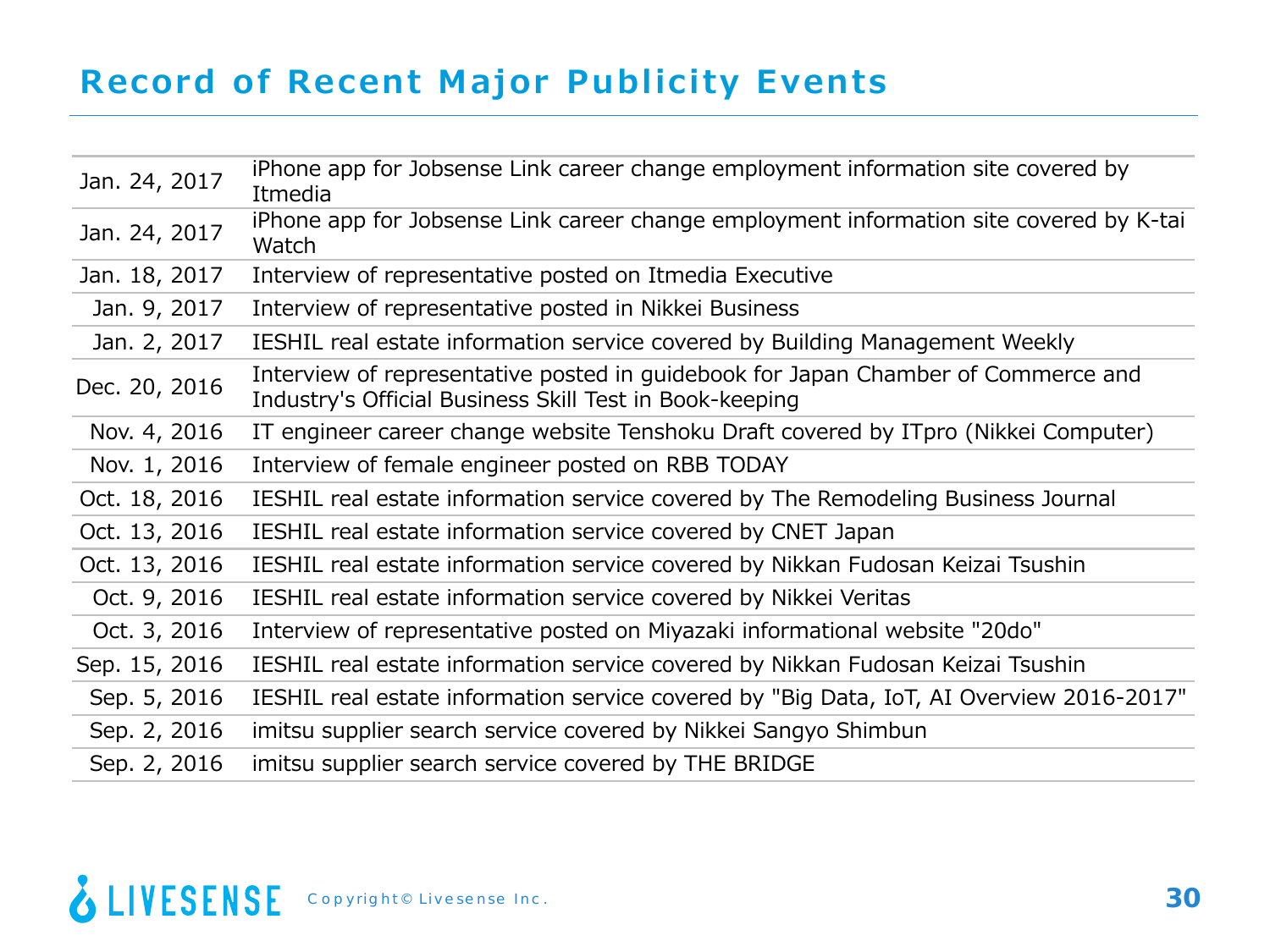## **Corporate Profile**

| <b>Company Name</b>                       | Livesense Inc.                               |                                         |
|-------------------------------------------|----------------------------------------------|-----------------------------------------|
| <b>CEO/Founder</b>                        | Taichi Murakami                              |                                         |
| <b>Business Philosophy</b>                | Happiness Begetting Happiness.               |                                         |
| <b>Corporate Vision</b>                   | Invent the next common.                      |                                         |
| Established                               | February 8, 2006                             |                                         |
| <b>Date listed</b>                        | <b>TSE 1st Section</b><br><b>TSE Mothers</b> | : October 1, 2012<br>: December 7, 2011 |
| Number of Employees<br>(Non-Consolidated) | Full-Time                                    | :254                                    |